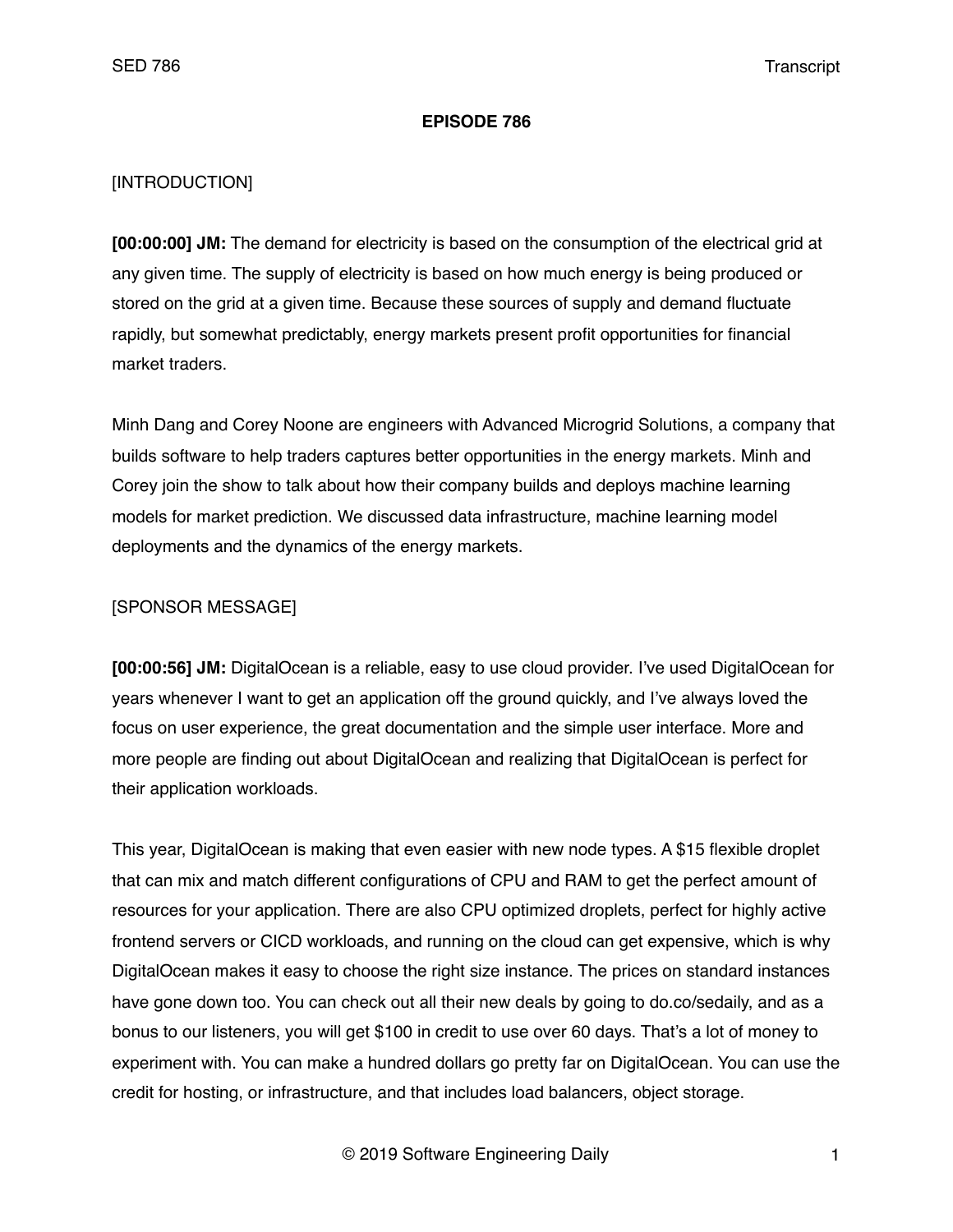DigitalOcean Spaces is a great new product that provides object storage, of course, computation.

Get your free \$100 credit at do.co/sedaily, and thanks to DigitalOcean for being a sponsor. The cofounder of DigitalOcean, Moisey Uretsky, was one of the first people I interviewed, and his interview was really inspirational for me. So I've always thought of DigitalOcean as a pretty inspirational company. So thank you, DigitalOcean.

## [INTERVIEW]

**[00:03:04] JM:** Minh Dang and Corey Noone. Guys, welcome to Software Engineering Daily.

**[00:03:06] CN:** Thank you, Jeff.

**[00:03:07] MD:** Hey, Jeff.

**[00:03:08] JM:** So you both work in engineering at AMS, and AMS is a company that builds technologies around trading energy assets. So I'd like to start at just at a high-level explaining why there is a market for trading energy. Corey, can you explain why there is an existing energy market?

**[00:03:27] CN:** Absolutely. In California and I guess across the United States, energy is traded and served by an independent system operator or ISO, and their responsibility as an independent operator of the system is to forecast and schedule a generation. So in order to do that, they basically take in bids both from consumers and generators of electricity and optimize a dispatch schedule accordingly such that the grid is stable. What that essentially means is that supply always equals demand.

The way in which they do that is they collect bids that represent the willingness to sell energy into the market at various horizons. There's a day ahead energy market, there's a real-time energy market and a host of ancillary services that essentially keep the energy flowing at all times 24 hours a day.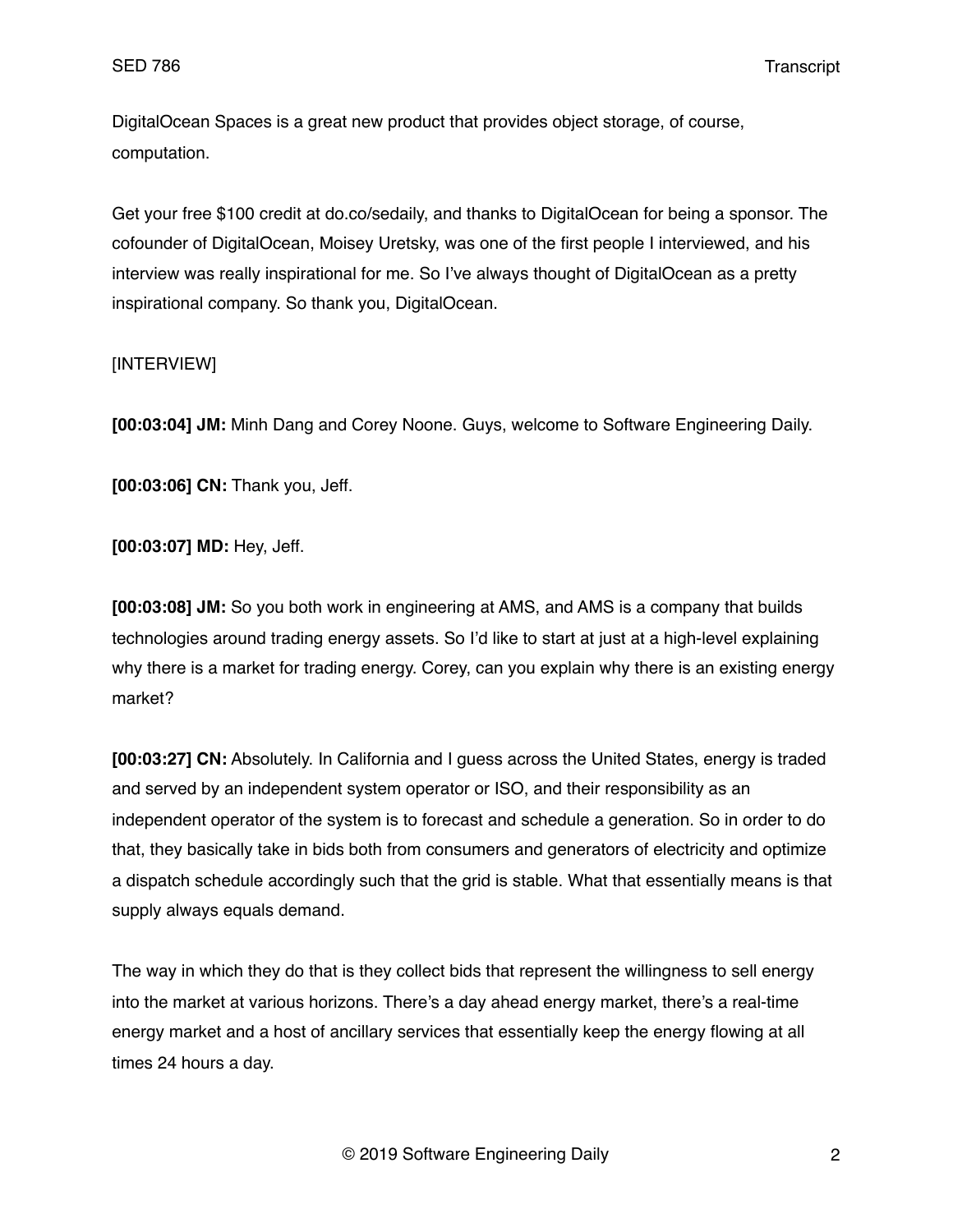**[00:04:17] JM:** Can we think of the energy market as something similar to the stock market? I think most of the listeners know that the stock market has lots of trades and exotic derivatives and all kinds of things like that. Is it that kind of pacing?

**[00:04:31] CN:** Oh, absolutely. The only difference is that the financial traders get to go home and sleep at night. Energy trades 24 hours a day.

**[00:04:39] JM:** Can anybody trade energy or do you need to be an accredited investor?

**[00:04:42] JM:** So anyone has an energy asset that is valued by the market. So whether you're a commercial or an industrial consumer of electricity and you want to participate in a demand response program that is a program run by a load serving energy that values your ability to reduce consumption over a period of time, or you're a large project capital financer and you're looking to get into renewables or storage at the grid level. That is all valued by the market.

**[00:05:13] MD:** Yes. So to give more context there, you can participate either on the generation or consumption side. So if you have an energy generating asset, you can participate on that side, or if you're an energy consumer, you can participate by lowering your energy needs during certain times.

**[00:05:30] JM:** Describe some of the tools that are used by people trading in the energy markets.

**[00:05:35] CN:** So forecasting is a common thing that occurs in both energy and financial markets, is the ability to quantify uncertainty around future events. So when we talk about trading, we typically talk about energy traded intervals. So it could be for everything down to a 5 minute trading interval up to potentially an hour, energy generators who are selling blocks on the market. So forecasting and being able to assess the volatility of the market is extremely important.

**[00:06:06] JM:** And what are you guys working on at AMS? What is the product and who is it for?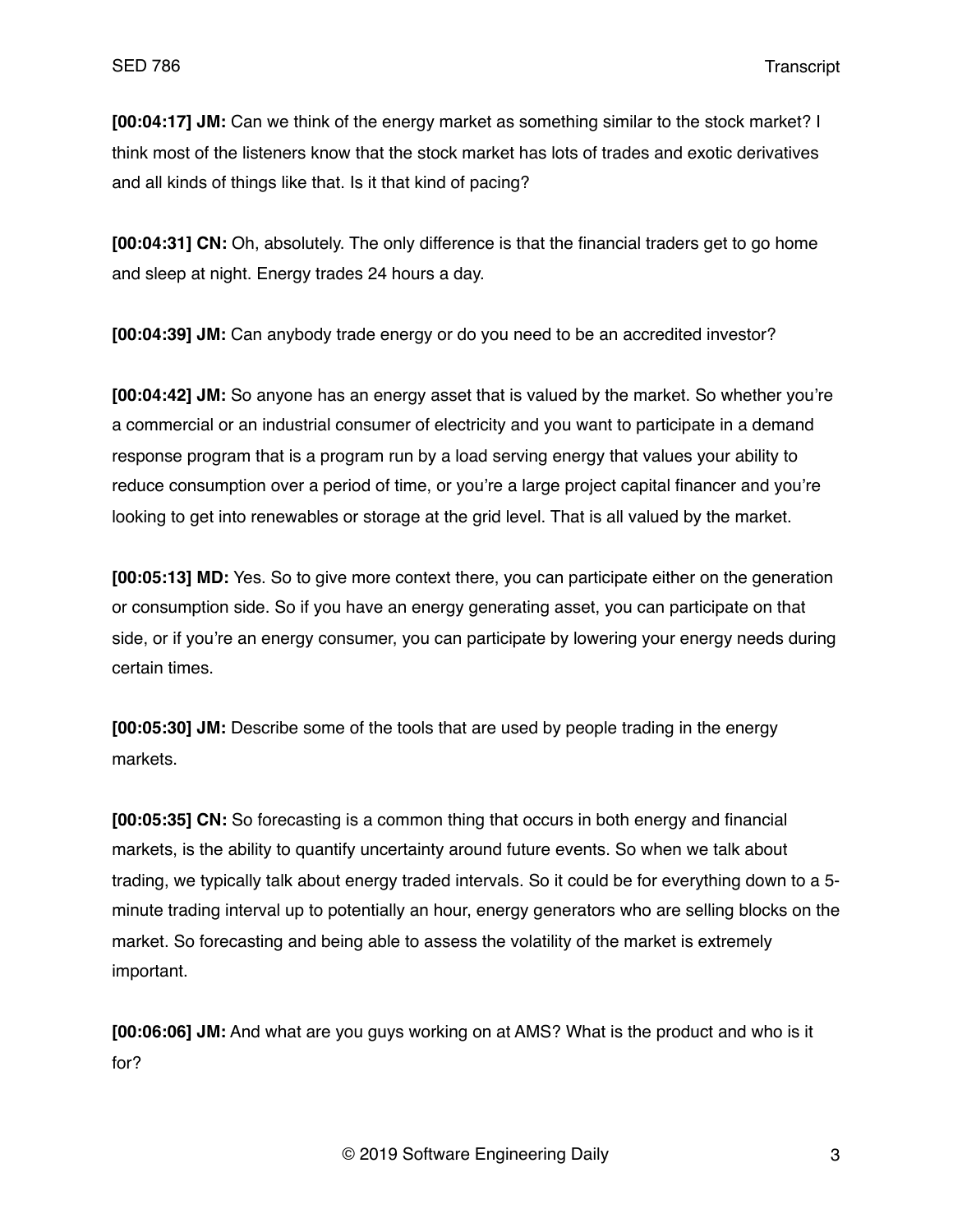**[00:06:10] CN:** So we have a couple of different products I think ranging from the scale of which I was speaking initially, the commercial and industrial load scale. So everything greater than typical residential load. So a lot of your listeners might only have exposure in energy markets, like paying their electricity bill. Typically, those rates are based on dollars per kilowatt hour, so like a fixed energy charge.

A lot of commercial and industrial consumers of load pay not only based on energy charge, but based on a demand charge, and that demand charge is proportional to the maximum power that they use during their billing month. So we have products that manage that demand charge throughout their billing month as well as products that can trade directly at the grid scale into energy markets, so via the ISO.

**[00:06:59] JM:** Can you unpack that in a little more detail? Paint more of a picture for who is the end user of your technology, and I guess how they are using it.

**[00:07:10] MD:** So we have a few different products right now. Two of our main users are commercial and industrial companies, then also energy generators. On the commercial and industrial side, we do what Corey was saying, demand charge management for that customer. So AMS started off building huge storage systems, and with that we found out with the byproduct of actually needing to solve big storage systems for commercial and industrial customers such as a Keizer or something local, CalState schools, we need to build a huge software platform to manage the operations of that storage system too.

So what we would do is we gather a bunch of data from that specific site, run a bunch of forecast on how we expect a little profile to look for that building, pump that through a huge optimization and figure out what's the best way to use the battery to charge or discharge pretty much [inaudible 00:08:02].

Our other customers on a generation side, we provide a trading platform to help energy generators bid energy into the market. We do that again by data science [inaudible 00:08:16] forecasting market prices. Also, again, running that through a huge optimization and then making recommendations on what's the best way to bid energy into a market for the best financial outcome.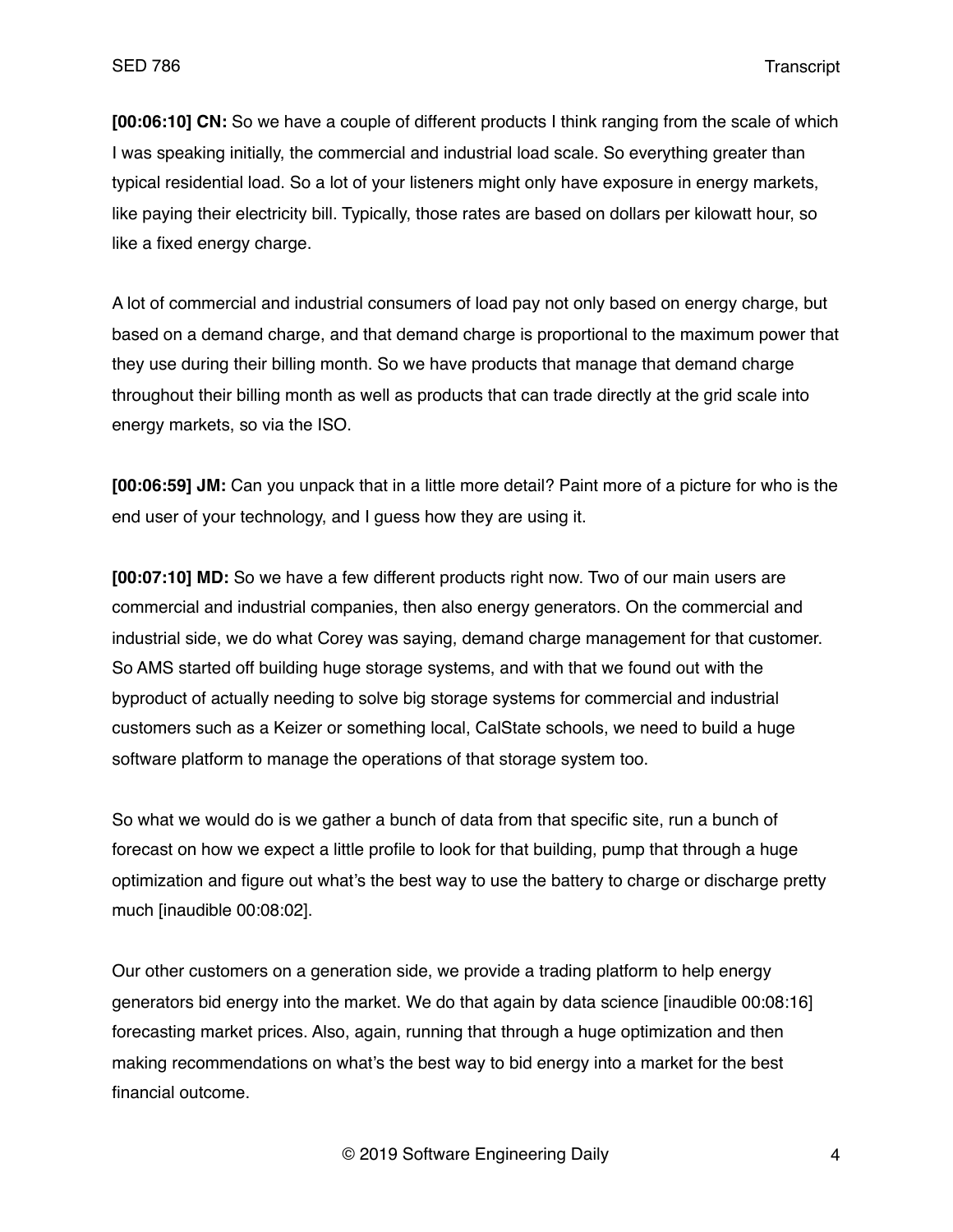**[00:08:27] JM:** So these energy traders that you're catering to with one of your products, these are traders that work at energy generation companies or do they work at trading companies, like Goldman Sachs?

**[00:08:41] MD:** Energy companies, as right now a lot of them are renewable companies. They are also some utility companies of which we can't name at this time, but we also are working with some utilities trying to apply our technology to overall optimization and trading on their energy assets.

**[00:08:58] JM:** Okay, cool. So before we get into the technology, can you just take me inside the life of an energy trader? What do I want out of my technology stack? Am I spending my day looking at charts and planning how I want to bid on various types of electricity, or am I doing like fundamentals research? What's the mix between algorithmic trading and manual trading? Take me inside the life of an energy trader.

**[00:09:28] CN:** Yeah. So that's very much a function of the technology that they're trading, so the underlying generation source as well as the market that they're in. So if you're a traditional energy trader that is selling fossil fuel based electricity generation on the market, the algorithm by which you value your product is going to be with long ramp up times for your generation source.

You typically value it slightly higher than your marginal cost to produce that electricity, and then when the market clears above that level, you make money, and when the market clears below that level, you just don't generate electricity. It's a little bit more sophisticated when you're starting to talk about intermittent generation, such as wind and solar. Then it gets even more sophisticated when you're talking about battery storage, which is our expertise here at AMS. So batteries can represent both the generation source as well as the load and it can turn on and off very quickly.

**[00:10:27] JM:** We're introducing a lot of domain specific discussion here. So I would like to transmute what we're talking about into terms that just regular software engineers and data scientists can understand. Can we discuss a certain dataset that is flowing through this system

© 2019 Software Engineering Daily 5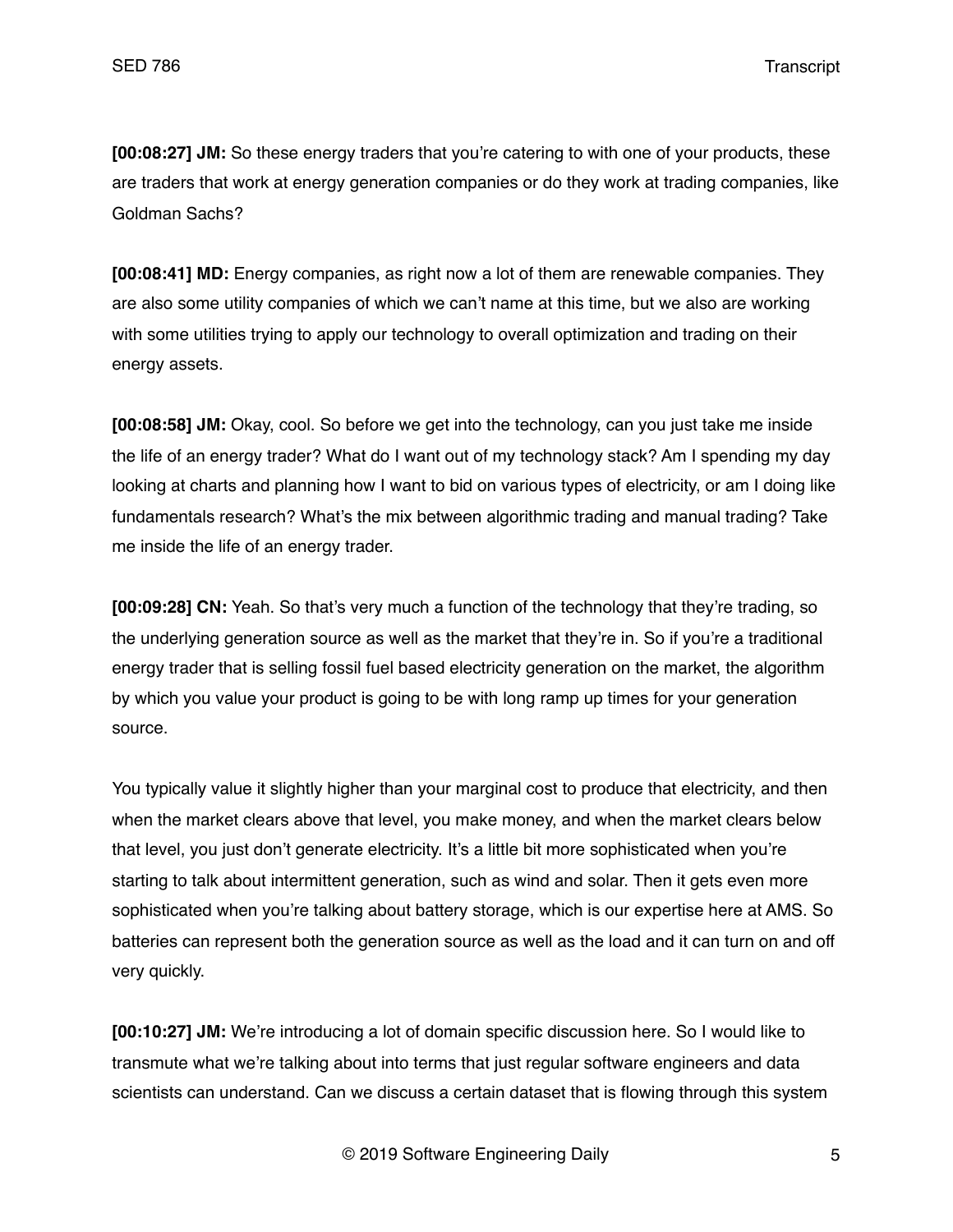that you are building machine learning models on top of? Let's focus on a specific dataset. What would be a good exemplary dataset that we could talk about?

**[00:10:54] CN:** Yes. So when we typically train our machine learning models, we're feeding in historical electricity prices as well as the state of the grid at that time. So for example, we might want to know what the inner connector limits are. So how much energy can we flow across certain portions of the grid as well as what the flows were at that time. Maybe there are some other exogenous factors such as weather. Was it a predictably warm day? That could have results at or explain the price spike in electricity.

**[00:11:25] JM:** Where do those datasets came from?

**[00:11:27] CN:** So there are open data sources, but it also varies significantly based on the market that we're interested in. For example, in Australia, they make all of their market trading data public. So it's very easily accessible. Whereas for most markets in the United States, that data is proprietary.

**[00:11:45] JM:** So describe how these different datasets make their way into your infrastructure. How often are you pulling them – Whether it's a REST API or some antiquated FTP server that you're getting the energy data from. Give me an overview of the process of pulling in that data into your infrastructure.

**[00:12:07] CN:** Sure. We like using a data pipeline management tool called Airflow, and we have a direct database connection with a replica that sits in Australia that has all of the real-time market data provided by the market itself.

**[00:12:24] JM:** I see. So you're querying their database. Are we mostly focusing on the Australian energy market for the purposes of this conversation?

**[00:12:32] CN:** Sure, we can do that. I think the Australian market presents some unique challenges, one of which is that they clear on a five-minute basis, and that is the only time horizon in which they're interested in. So as I spoke to you earlier, in California, there are multiple different markets at different time horizons. So the ISO will schedule or dispatch energy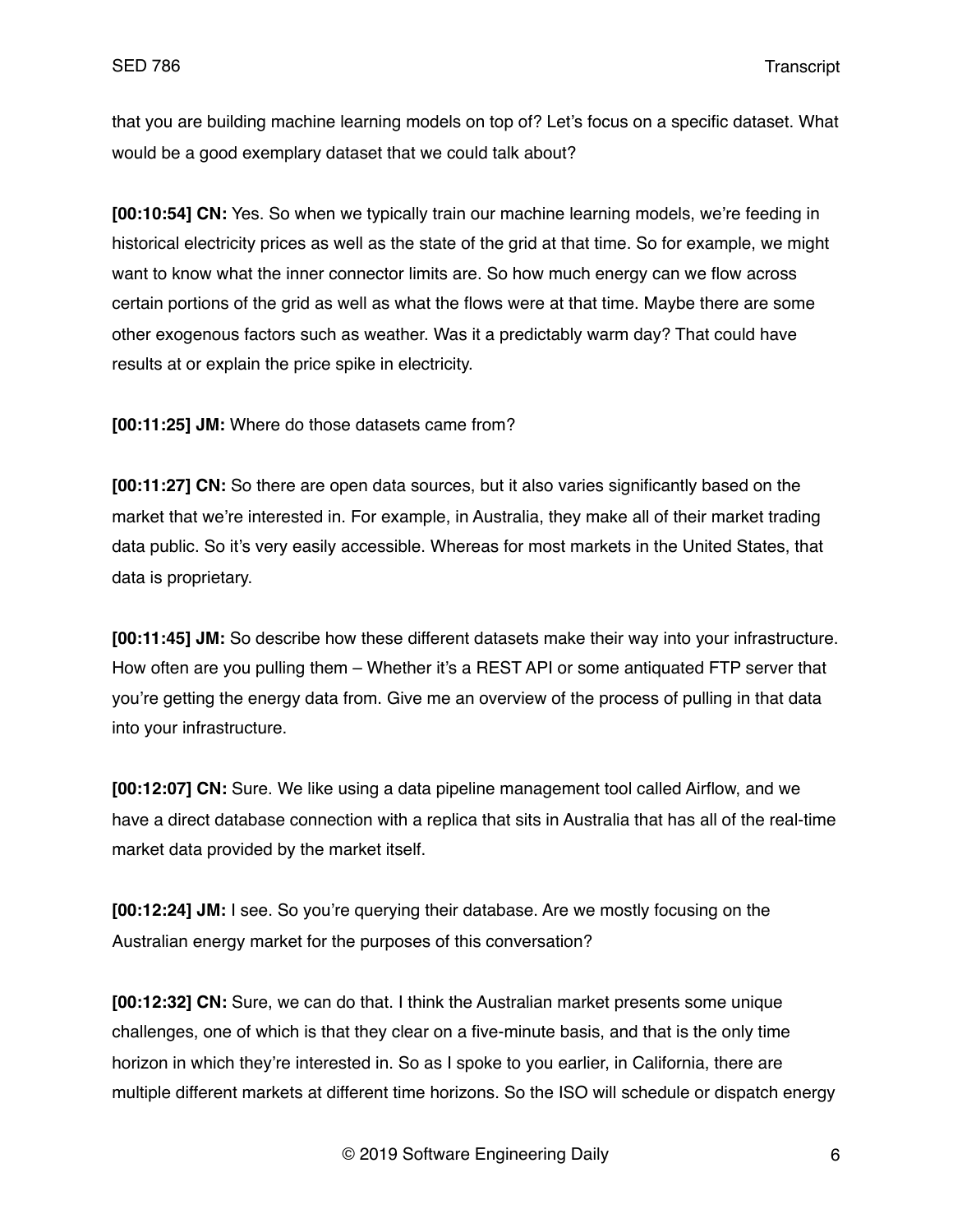on a day ahead market based on what they anticipate load will be and then they fine tune adjustments real-time on an ancillary services market.

Whereas in Australia, every five minutes they're looking at state of the market and then procuring energy based on that. Yeah, I'm happy to talk about Australia. I think that presents a unique use case.

**[00:13:14] JM:** Yeah, sure, and let's continue to just talk a little bit about the top level just getting the data from that database connection. So are you just relying on using their database and just making queries to that database all the time or are you tailing the logs of that database and replicating it over to your data store?

**[00:13:36] MD:** So for Australia, if the data provided by the market operator, there is a replicated database that we currently pull data from and then replicate it into our system in AWS. We also gather some data specifically from the customer from the generator. What we do there is we'll put a gateway on their site that say the customer has a bunch of wind turbines. With that gateway on site, we'll gather telemetry data from that site as we do and then we'll push that to our system in AWS.

**[00:14:08] CN:** Then regarding the mechanics of pulling that data, like I said, we do enjoy using Airflow, but in terms of the data storage internally, we also use technologies like Cassandra and Scylla to manage our own data source.

**[00:14:20] JM:** Cool! So you use both Cassandra and Scylla.

**[00:14:24] CN:** Well, in production we use Scylla, but we do local development using Cassandra.

**[00:14:28] JM:** Got it. So if I understand, Scylla is like a faster version, it's a more performant version of Cassandra, and Cassandra is a masterless key value storage system. So why is Cassandra a good fit – Well, I guess reiterate what this use case for Cassandra and why Cassandra is a good fit.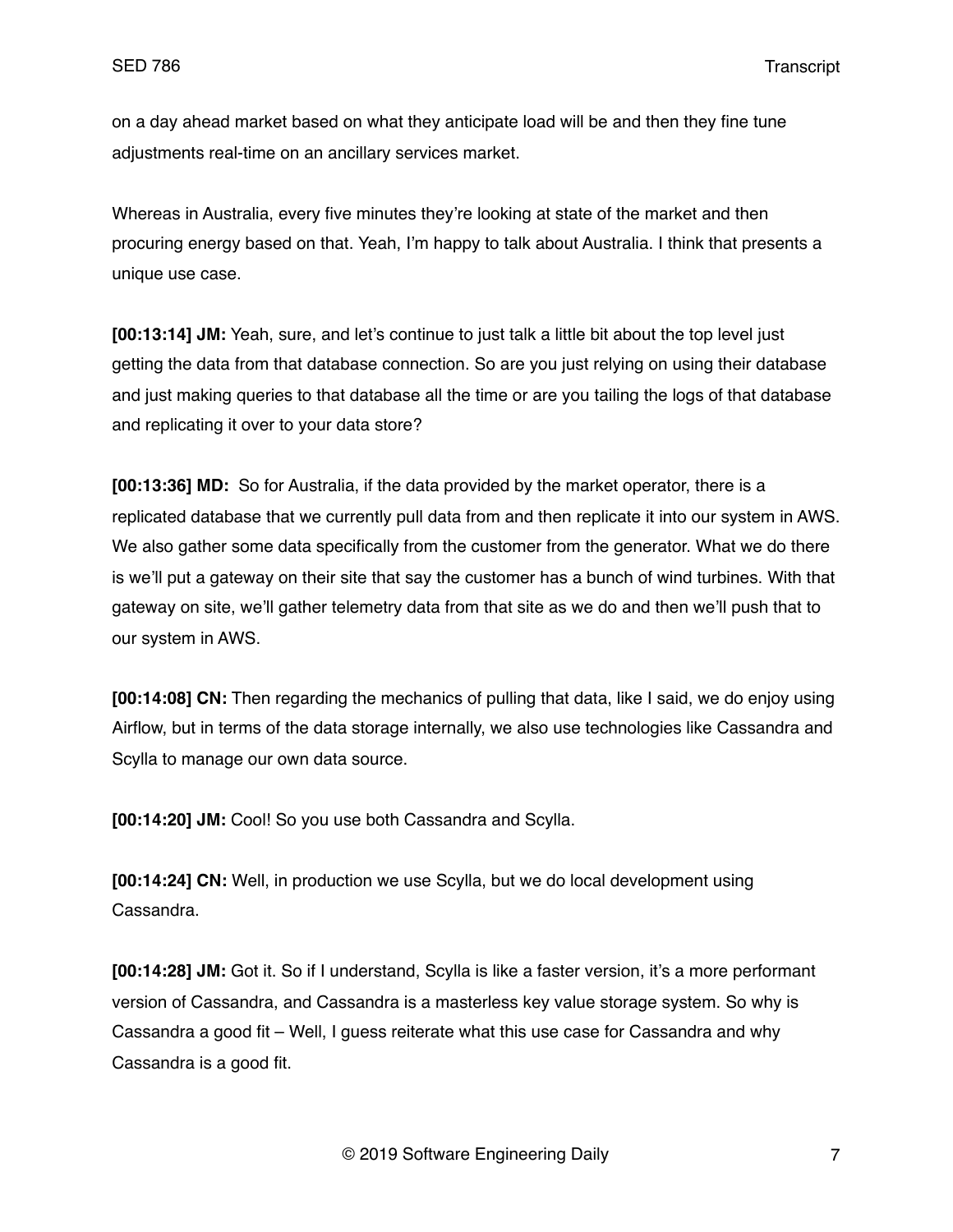**[00:14:49] MD:** We store all of our time series data in Cassandra or Scylla. Scylla is basically just an open source Cassandra-like implementation that's very performant compared to Cassandra. Since we store a lot of time series data, going with Scylla has increased our performance, and for our use case, since we're pulling that data for forecast fairly frequently, in our case, milliseconds count. We had to go with Scylla just to get the performance levels that we needed to be able to generate forecast quick enough to make sure that we can [inaudible 00:15:22] in time.

## [SPONSOR MESSAGE]

**[00:15:32] JM:** This podcast is brought to you by wix.com. Build your website quickly with Wix. Wix code unites design features with advanced code capabilities, so you can build data-driven websites and professional web apps very quickly. You can store and manage unlimited data, you can create hundreds of dynamic pages, you can add repeating layouts, make custom forms, call external APIs and take full control of your sites functionality using Wix Code APIs and your own JavaScript. You don't need HTML or CSS.

With Wix codes, built-in database and IDE, you've got one click deployment that instantly updates all the content on your site and everything is SEO friendly. What about security and hosting and maintenance? Wix has you covered, so you can spend more time focusing on yourself and your clients.

If you're not a developer, it's not a problem. There's plenty that you can do without writing a lot of code, although of course if you are a developer, then you can do much more. You can explore all the resources on the Wix Code's site to learn more about web development wherever you are in your developer career. You can discover video tutorials, articles, code snippets, API references and a lively forum where you can get advanced tips from Wix Code experts.

Check it out for yourself at wicks.com/sed. That's wix.com/sed. You can get 10% off your premium plan while developing a website quickly for the web. To get that 10% off the premium plan and support Software Engineering Daily, go to wix.com/sed and see what you can do with Wix Code today.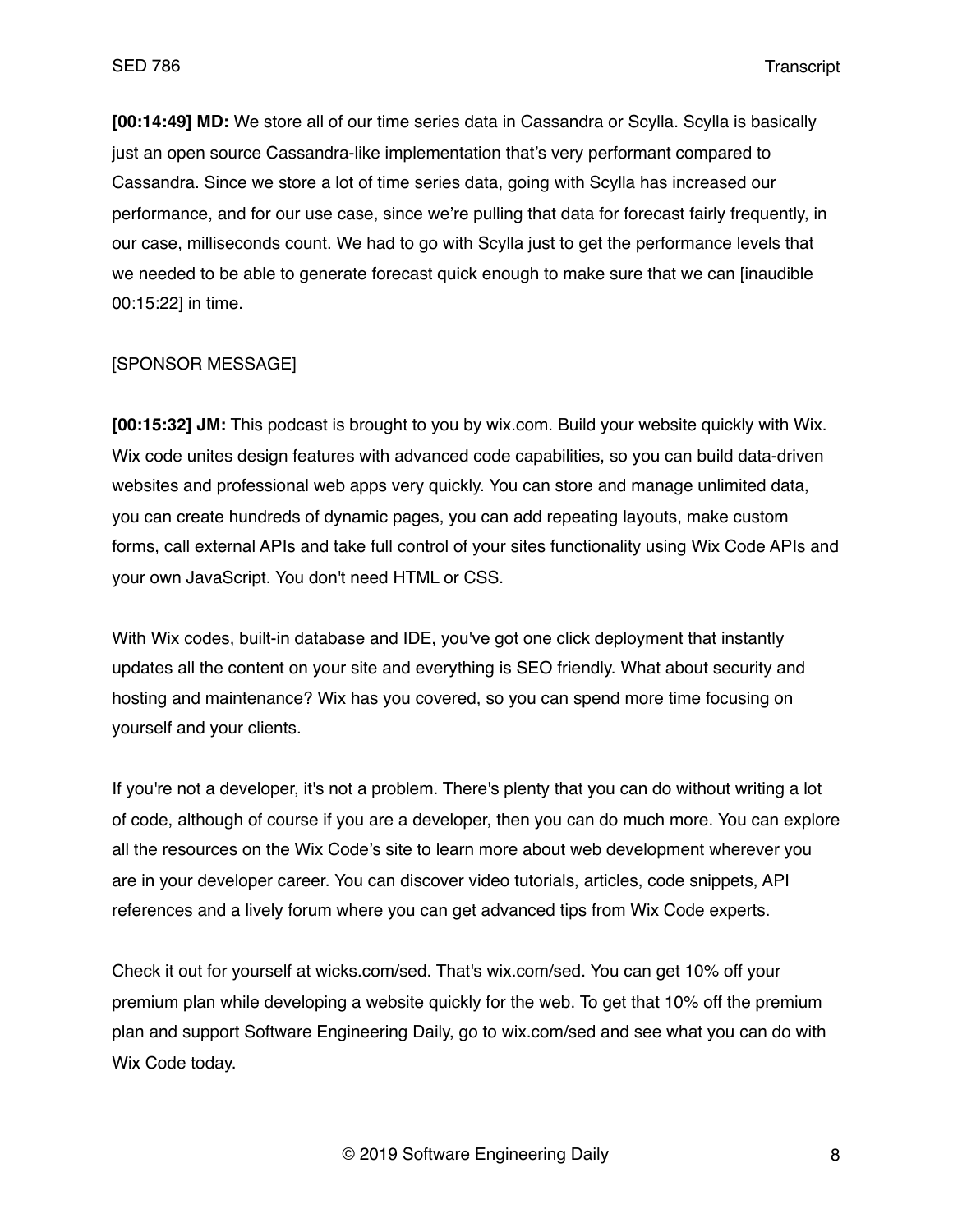# [INTERVIEW CONTINUED]

**[00:17:30] JM:** Why is Scylla a good fit over – I mean, there are these custom time series databases. You have InfluxDB, you have TimescaleDB, etc., etc. Why is Cassandra or Scylla a good fit over one of these custom time series databases?

**[00:17:46] CN:** I'll have to admit I can't speak very well to all the options on the market, but what we have found internally is that our application is unique in the ability that we're able to segment a lot of our data services, which presents a nice opportunity to architect around that natural segmentation based on, say, assets or when the intervals were created.

We also generate a lot of data in batches. So we're able to – When we create a forecast for what we believe the future of the market looks like in terms of prices, we generate multiple percentile streams. So in every forecast update since we're talking about Australian market, that occurs every five minutes, we're generating a ton of data on a five-minute basis, but all of that we want to consider as a single batch process result and that fits very nicely in this key value store.

**[00:18:38] JM:** So the data from the Australian energy markets that you're getting from I guess some third-party data provider in Australia, you're storing that in the same database that you're also storing this data that's getting ingressed from wind turbines in Australia. Is that what you said, Minh?

**[00:18:57] MD:** Actually it's stored in – So we not only use Scylla. We also have PostgreS also. So depending on the type of data [inaudible 00:19:07] data, we'll put it in a standard SQL data store. For the time series data, we will put it in Scylla.

**[00:19:12] JM:** And just to get a little more color on that ingress process, you said you put some kind of gateway on the physical wind turbine system so that you can get the data from the wind turbines. What's the process of ingressing that data? Because I mean if you have these time series from the wind turbines that are getting generated where the wind turbines are, that data is getting fed into that gateway that you have on the premises of the wind turbines at some interval and then you have to pull that gateway at some interval. So I imagine there are these micro-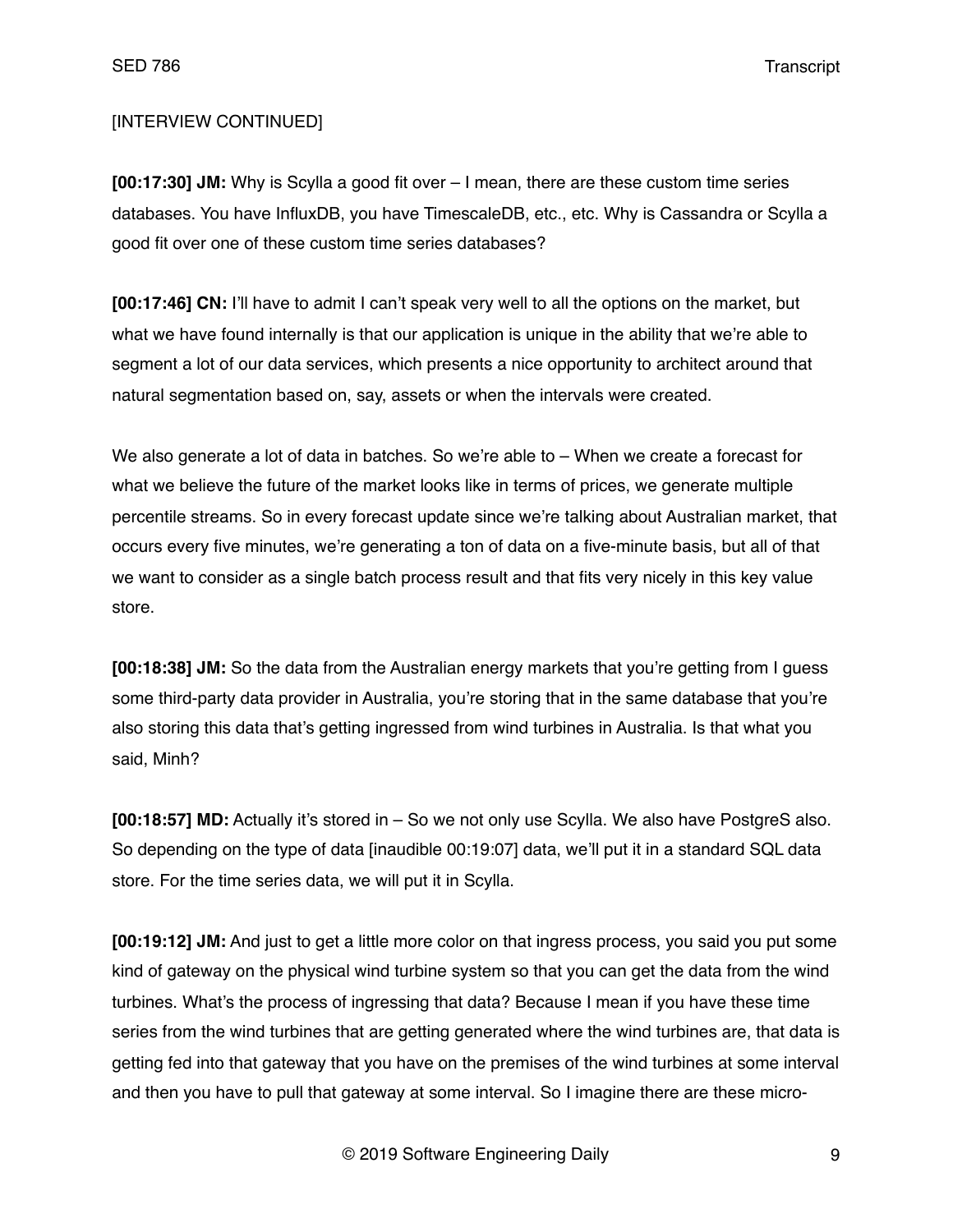batches, or maybe you could stream the data or you could take really big batches. What's your process for ingressing that data?

**[00:19:54] MD:** So we put the gateway on site and usually if it's a wind farm, they would have some sort of other data aggregation device. So with that device, that would communicate down to the individual turbines or whatnot. There's usually integration between that data aggregation device and our gateway. Once the data gets to our gateway, we send it up to the cloud in microbatches. We want the data fairly frequent. We send it about every five minutes or so.

**[00:20:23] JM:** Great. So we covered the ingress process a bit, and now we can imagine that on your AWS instances you've got – Or on your AWS database, managed database situation, you've got Scylla with some data in it. You've got some PostgreS with some data in it, and we can start to do data engineering on top of these things. Know that we want to build some machine learning models with these data sources. So what kinds of machine learning models do we want to build?

**[00:20:55] MD:** So as I said, the primary use case for machine learning here at AMS is in time series forecasting. So we're forecasting namely electricity prices, if we're talking about grid scale assets, but if we're also talking about demand management at a customer's facility, then we're also forecasting potentially not only their building load. So the electricity that we anticipate they'll be using for the upcoming, say, week. In some cases we also forecast onsite generation. So if there's a collocated solar farm, for example, we'll want to also forecast the output of that solar farm.

**[00:21:33] JM:** In this kind of application, it seems like time horizon is a really big deal, because I guess you want to make forecasts based off of some specific time horizon, like maybe you want to make a forecast for how things are going to change in the next hour, or some ceiling that something might hit in the next year, for example. So how does time horizon fit into the way that you build models?

**[00:21:58] CN:** Yeah, definitely. There are a couple of scales of interests here at AMS, because we're focused primarily on energy storage, battery systems. That's a finite capacity of resource. So we would need to schedule. We have to have an estimate for what we believe the market

© 2019 Software Engineering Daily 10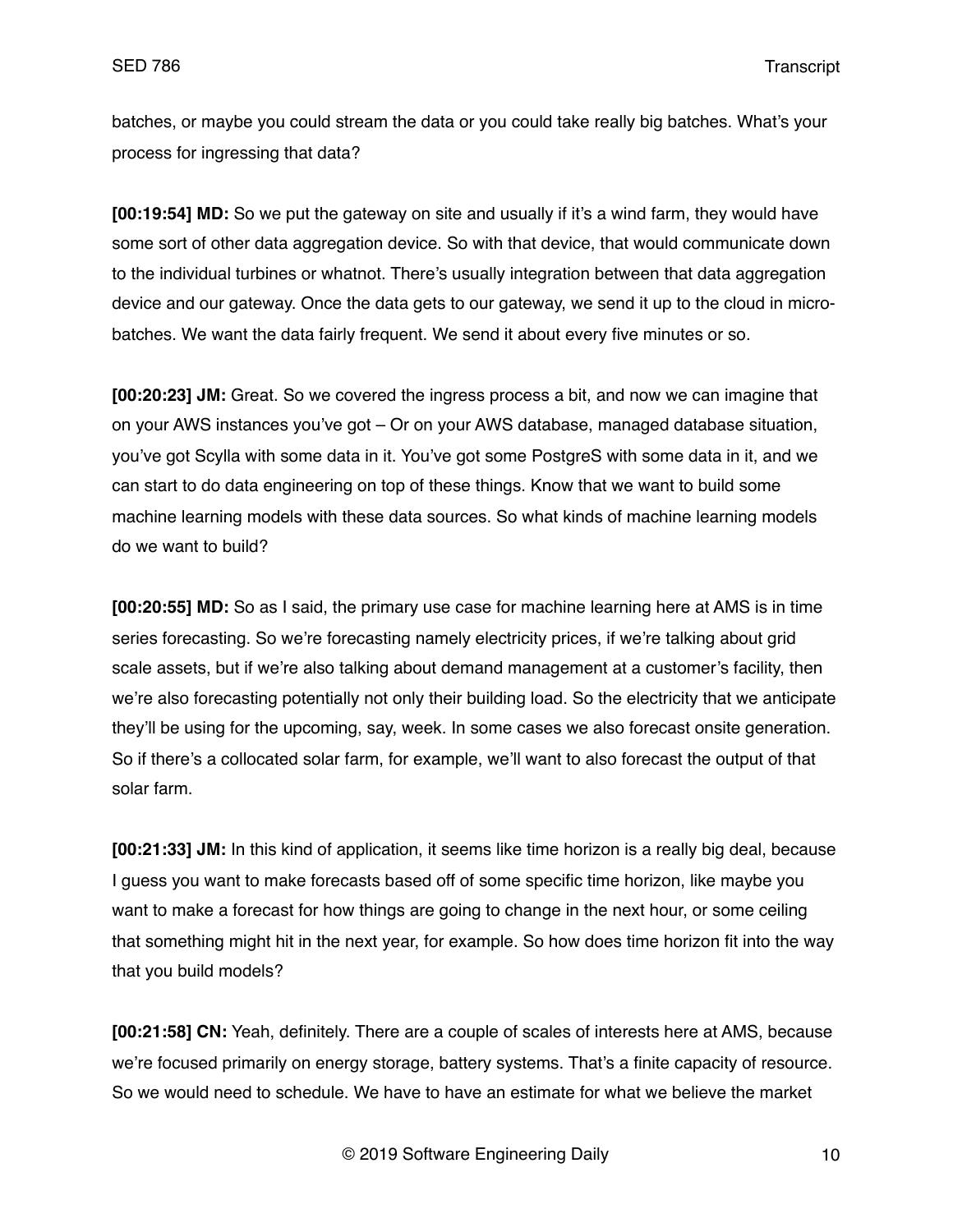will go for the upcoming, say, 24 hours and plan a charging and discharging schedule around those market prices.

But then for the purposes of bill savings for our host customers that like to have these batteries installed on their property, they're paying their electricity bill based on a monthly peak demand. So the time horizon of interest for us are typically in the 24 hours to one month range.

**[00:22:41] JM:** Take me through the process of training a machine learning model for predicting, for example, the price for – I don't know, a specific type of battery storage. What would be a good prototypical use case, a prototypical machine learning model that you built?

**[00:22:59] CN:** Sure. If I were to take battery storage an South Australia, batteries as they said can act as both a generator and a load for the market and it can participate in up to nine different tradable instruments, if we want to take the finance analogy, representing both energy as well as ancillary services that keep the grid resilient at all times. So typically, use case, what we'll want to do is forecast a distribution, and this is kind of a critical point, is that we're not just forecasting point estimates, but we want to have an understanding for what the volatility of the market looks like with upcoming, say, a day for each of the nine products. So that when we take those probabilistic forecast and we feed them into a stochastic optimization framework for determining when to charge and when to discharge that hedges against that volatility, we can do that and make the optimal decisions to which products to bid into and at what levels.

So a typical bid for an individual product, it represents 10 price quantity pairs in Australia. So you might say, "I'm willing to sell you 50 megawatts of power during this 5-minute interval and I'm willing to do it at \$5." Then I may also say, "At \$10, I'm willing to sell an additional 10 megawatts of power." So a bid file for that 5-minute interval represents 10 of those price quantity pairs.

We have an optimization engine that takes in what we believe the forecast for all the eligible products that asset can bid into and then determine how to allocate its resources accordingly for the upcoming 24 hours.

**[00:24:42] JM:** What tools are you using to train that model?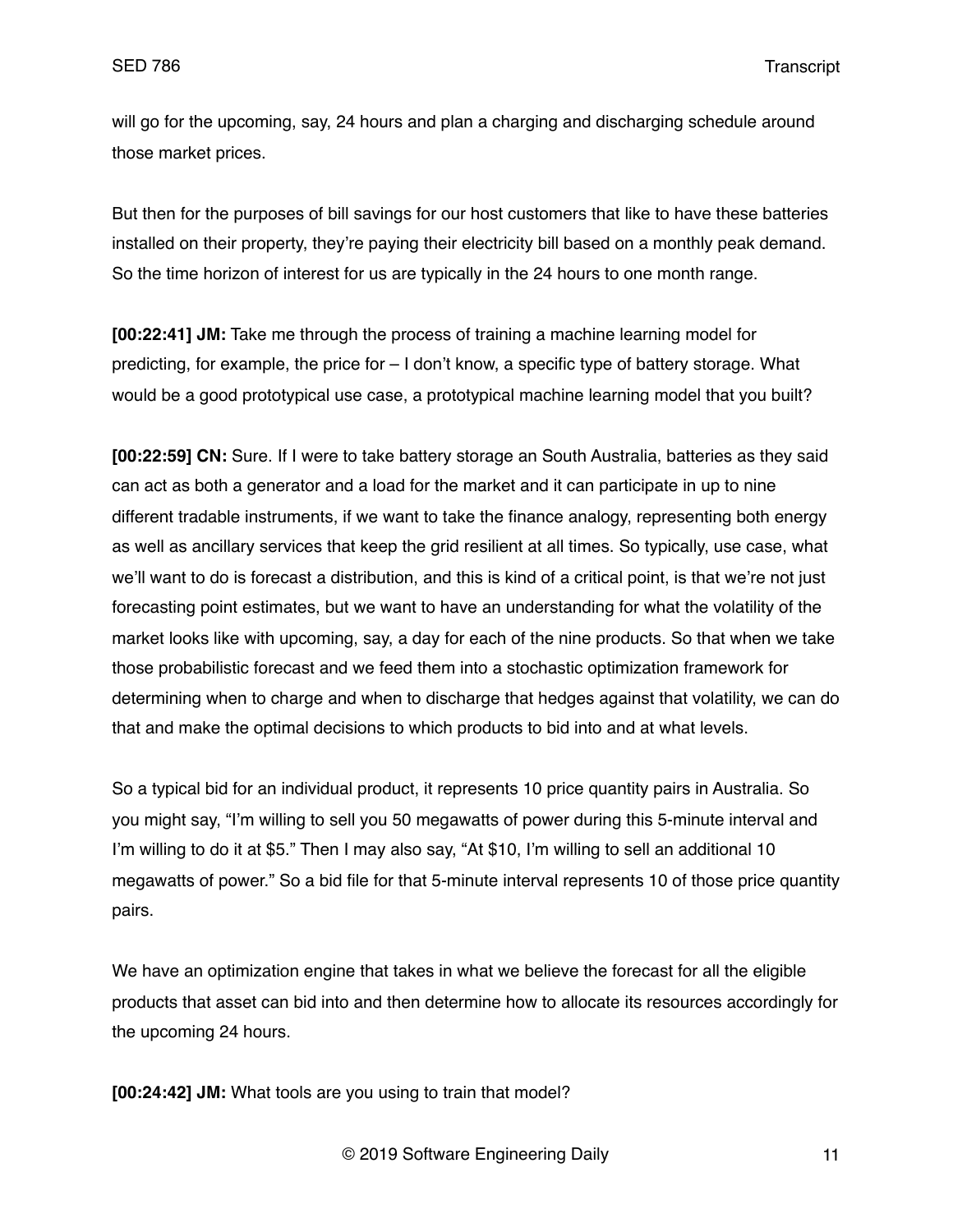**[00:24:45] CN:** So we're currently using an open source library called Tensorflow.

**[00:24:50] JM:** And describe how data makes it from your [inaudible 00:24:54] DB instance and your PostgreS instance into Tensorflow and like how you're using that and are you training it offline or are you continuously training it and updating the model. Give me some overview for the construction and the ongoing updating of the model.

**[00:25:11] CN:** Good question. So we currently train the model offline. We do continuously retrain it roughly, say, anywhere from a weekly to monthly cadence. We extract the data from Scylla. We construct features that's from that raw data. We then normalize the data. Then that represents a single process, which we then persist to that data source so that we can always rerun a training model against that exact same data source.

We then leverage an AWS service called SageMaker for spinning up instances that are capable of training on a GPU and can spin up many parallel instances for the purposes of tuning these neural networks. Then we deploy the trained models to endpoints via the same services capabilities.

**[00:26:04] JM:** Is SageMaker – So I have heard of AWS Sagemaker. I know it is an AWS tool that helps you with machine learning models. What exactly is it doing? Does it help you with allocating resources to those machine learning models or what else does AWS SageMaker help you with?

**[00:26:22] MD:** It's primarily a flexible resource that allows us to spin up GPU backed EC2 instances on demand.

**[00:26:28] JM:** So it's like a scheduler tool is mostly what it's useful for.

**[00:26:31] MD:** Yes. There are some type of parameter tuning tools that are based into it that allow for very efficient search over a hyper-parameter set that allows you to refine your models. But for the most part, it allows us to circumvent having on-premise resources invested in capitalheavy GPU hardware and then just push that all to the cloud and do all of our training all day.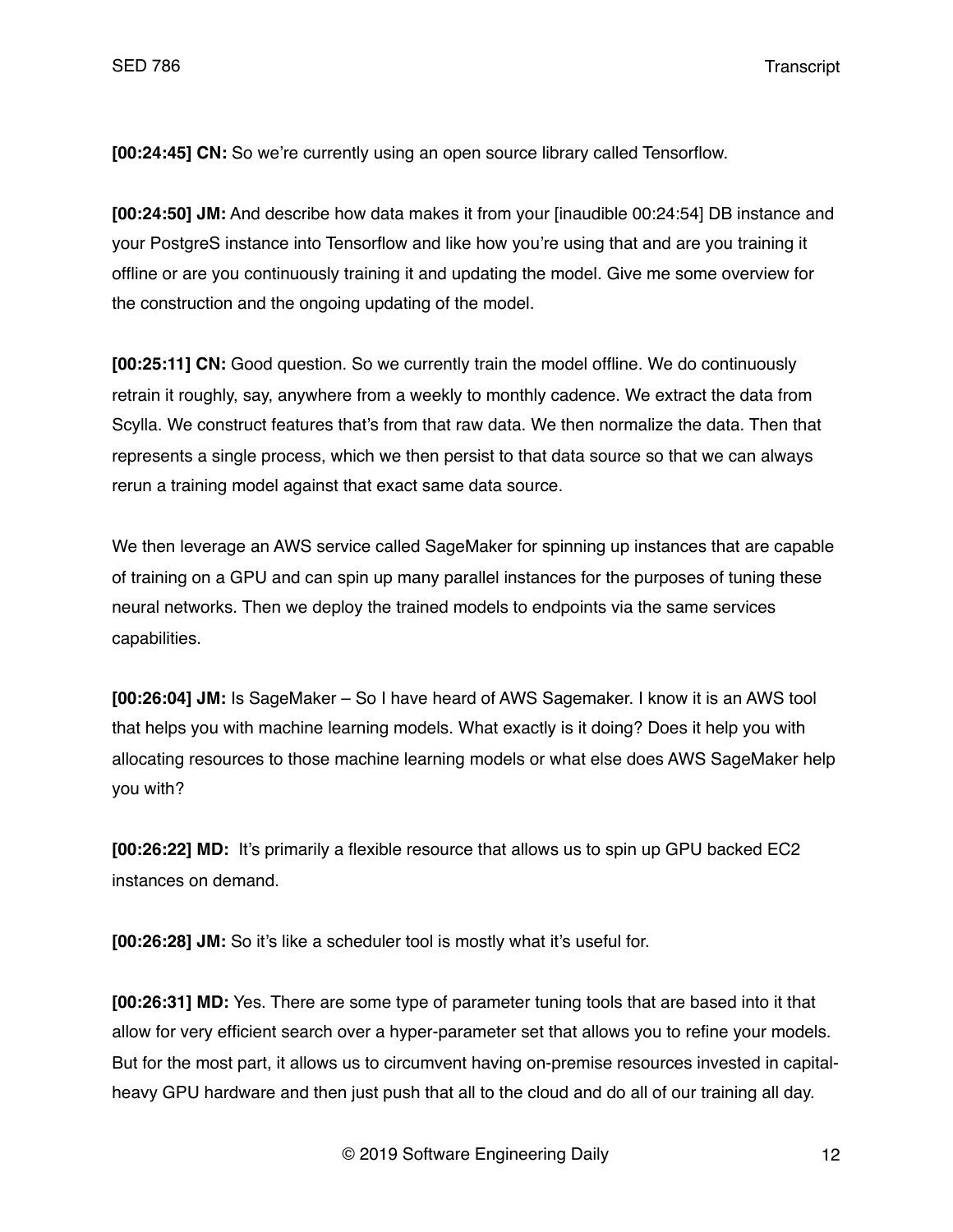**[00:26:55] JM:** We've done some coverage of a tool called CubeFlow, which is a Kubernetes Tensorflow integration system that came out of Google. Have you looked at CubeFlow at all?

**[00:27:06] MD:** No, we haven't yet. We are interested in distributed training as well as those set of resource assignment tools, but we haven't looked into that yet. We haven't found it useful.

**[00:27:18] JM:** Right. So I guess the use case for SageMaker, like you want to do this Tensorflow training on a periodic basis. Maybe you want to do it once a month. Maybe you want to do it once a week, and whenever you do that, it requires spinning up a large number of GPUbacked EC2 servers. So you use SageMaker to be kind of your proxy into the scheduling resources side of things.

**[00:27:46] CN:** Yes. It just represents a very flexible resource. For example, if you have a training job that takes four hours and you deploy that training job to SageMaker, it will allocate that resource for you and then automatically tear it down after the training is complete. Now, if you want to run multiple jobs in parallel, if you were to invest in the hardware on-premise, you would have to buy multiple GPUs. Whereas with SageMaker, it will happily allocate more GPUs for your distributed job. So it's extracted a lot of the work of deep learning and a lot of us to focus on the model development.

**[00:28:24] JM:** What are the other AWS services that you use?

**[00:28:27] MD:** A little bit of everything. So on top of all these data forecasting and optimization, we build web apps on top of this to expose all these information through fancy GUIs to our customers. So everything from standard EC2 [inaudible 00:28:42], standard BBCs, all the networking – A little bit of everything actually.

**[00:28:47] CN:** Elastic Beanstalk, S3, you name it. We probably – We touched it.

**[00:28:52] JM:** I was watching your presentation that you gave at Reinvent. There were some services that I was not familiar with. There's something called AWS Chalice. What is AWS Chalice?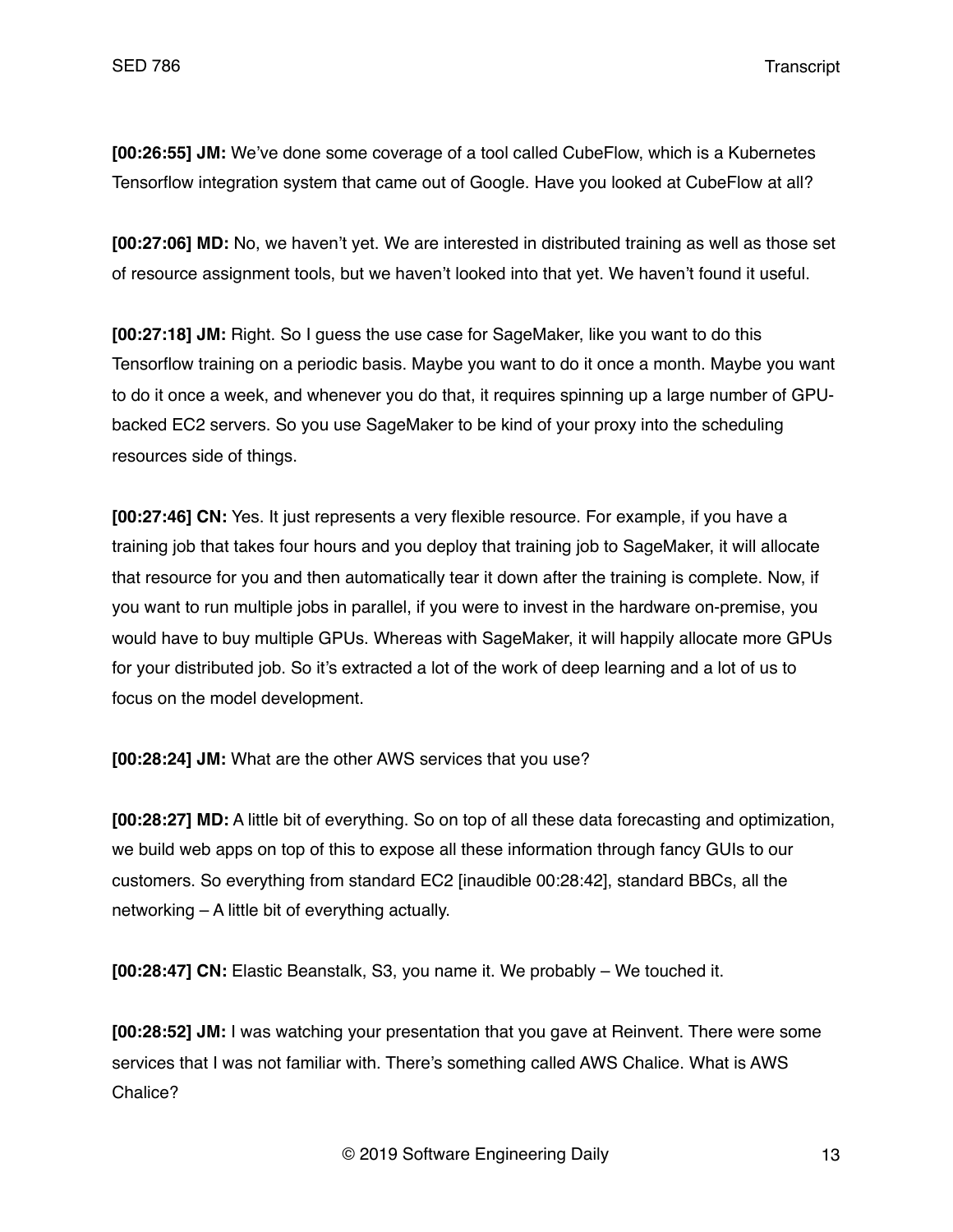**[00:29:02] CN:** So Chalice essentially allows us to deploy a flask-like endpoint that was initially serving as a way in which we were able to preprocess samples for inference deployed neural network model. So what that means is that basically we could hit an endpoint and say, "Give me the latest forecast for a region in Australia," and it would go collect the necessary information to construct a sample. So what was their recent price activity? What is in their connector flow? Everything that we use as explanatory features in our forecasting model, construct that, do the normalization and then hit the endpoint that is assuming is you've already constructed that sample in the same format you provided the training data and then return the forecast –

**[00:29:49] JM:** Wow!

**[00:29:51] CN:** Exactly. It's pretty exciting.

**[00:29:53] JM:** So that's like a tool for grabbing a sample set of data points so that you can have an input into the model, because you can train this model, but in order to have it do something on a given day, you're going to need to dip your chalice into the lake of data and pour it into your model.

**[00:30:16] MD:** I would characterize that as a little more general purpose. It is comparable to a flask sort of endpoint, but AWS has made it easy to deploy that server and access it remotely on AWS.

**[00:30:28] JM:** I see. Can you explain it in a little more detail? So you deploy Chalice to where exactly and how do you – Just walk me through that use case in a little more detail.

**[00:30:38] CN:** Sure. What AWS Chalice, and actually we currently don't use this, but it's really good for prototyping purposes. Essentially define an API in a set of routes that you can then deploy in a single line, a single command line, and it will automatically deploy that endpoint to Amazon API gateway and AWS Lambda. So all of your requests are essentially now Lambda functions that you can access externally.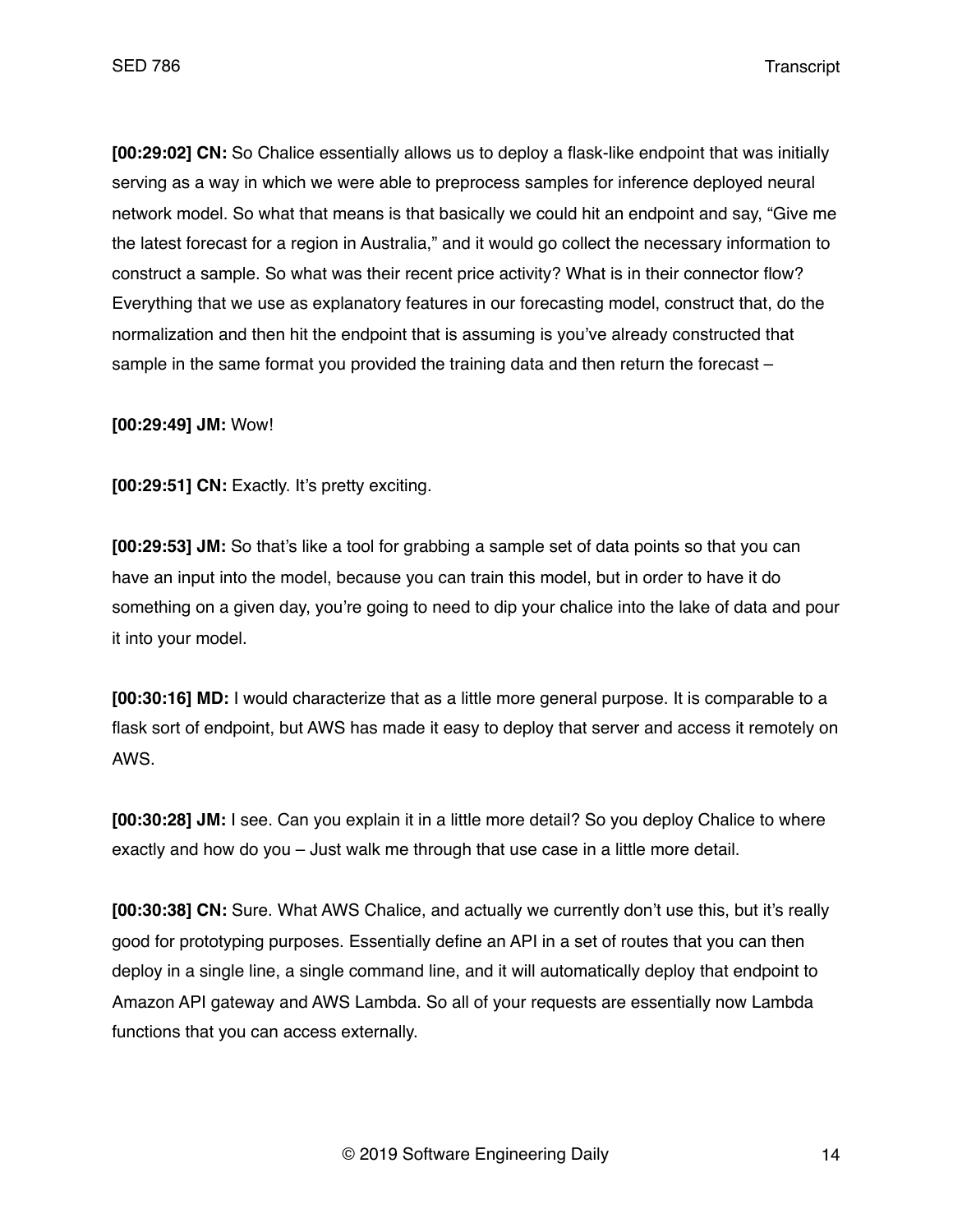**[00:31:06] MD:** Yeah. So just a high-level overview, it's a quick and easy way to deploy an application that uses their API gateway and Lambda. So you can quickly bring up endpoints that need to pull data from a backend data source. Further quickly, they're internally and externally accessible.

**[00:31:23] JM:** And you mentioned Lambda. What are some ways that you're using AWS Lambda?

**[00:31:28] CN:** So unfortunately we currently aren't using a whole lot of Lambda at this time.

**[00:31:31] MD:** Yeah. We would use it a lot more for prototyping, not much in production.

**[00:31:36] JM:** Why is that?

**[00:31:37] CN:** There are some resource limitations around both the Chalice and Lambda. So your deployment package on Chalices is limited to something like 50 megabytes. So when you start to wrap up all of your Python dependencies, it's very easy. You pull I a SciPy and a NumPy, you're at your 50 megabytes already.

But then there are also resource limitations on Lambda. So I know they've recently increased request time outs. I believe it was at the time I was looking at it 5 minutes. So for tasks, that just does not fit within our use case.

**[00:32:10] MD:** Yeah. I think Lambda is great for some use cases, but for this specific one that we need, we use it maybe for prototyping and whatnot, but in production, those APIs that we build, they're a little bit bigger, a little bit heavier. Also, they're frequently used too. So we found that if we just build the APIs and deploy them to container on Kubernetes, it works just as well.

## [SPONSOR MESSAGE]

**[00:32:37] JM:** The blockchain is a new computer science primitive. It allows us to build applications that we could not have built before, and we're in the early days of blockchain applications. It's a great time to get started.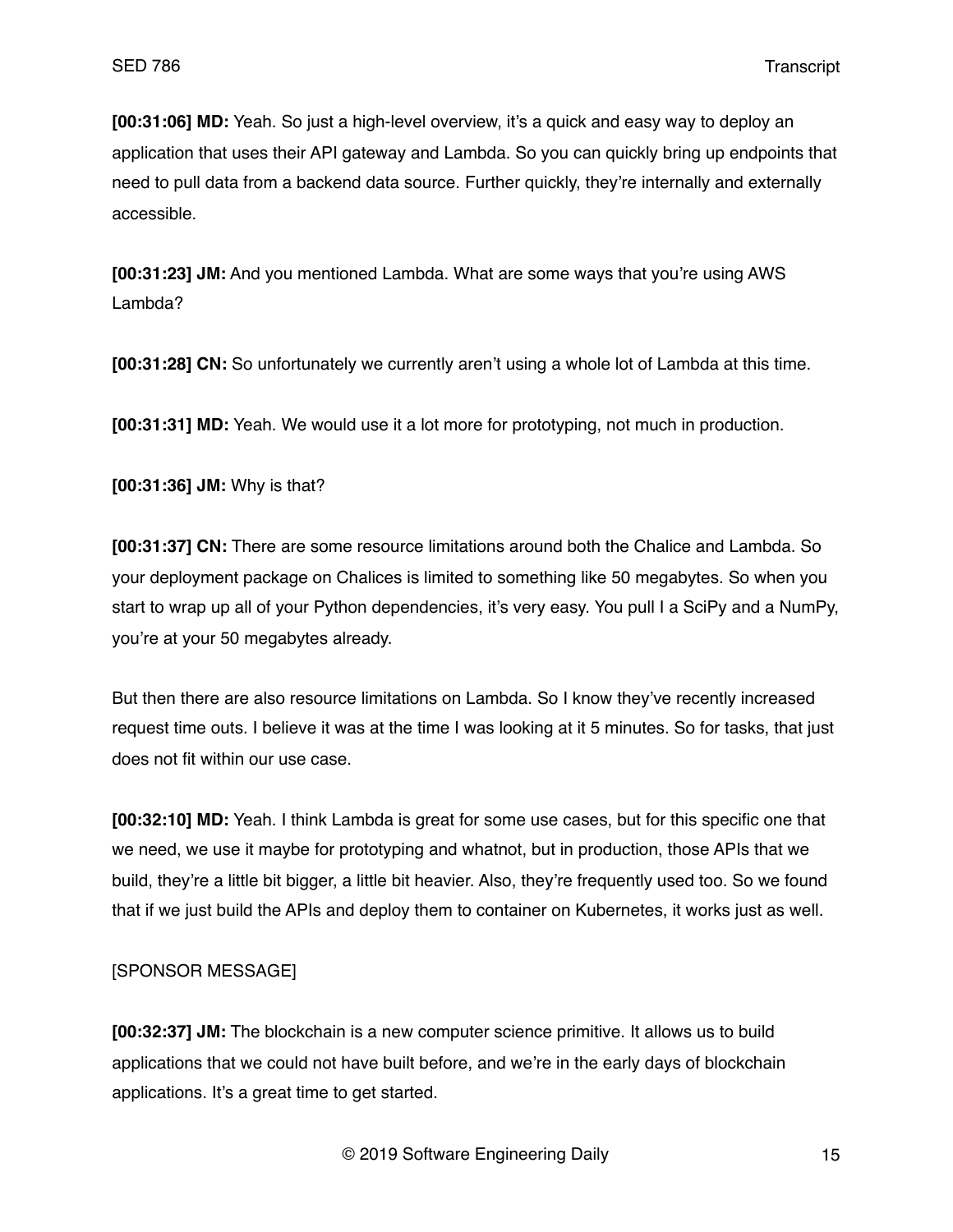Blockstack is an open computing protocol for building applications where users truly own their data. They own their identity and even their content and connections. With a Blockstack ID, users can have a more transparent identity system rather than the modern internet identity systems that are closely tied to advertising. At blockstack.org/sedaily, you can learn about how to build decentralized applications easily. Blockstack is open source, it's free and it's an application stack that won't serve you ads or demonetize online media personalities or be subject to the whims of an individual CEO.

Developers who build on Blockstack can even get paid to build better applications using Blockstack via the app mining program. To find out about Blockstack including these programs, you can go to blockstack.org/sedaily. You can learn how to build decentralized applications that are private and secure and easy to build, thanks to Blockstack.

Cryptocurrencies are a huge unexplored space. If you're a developer, there's no better time to get started. Just so you know, it's not easy to build decentralized applications today, much like it was not easy to build internet applications in 1994, but we know that things get easier overtime, and Blockstack is one of the easier ways to develop on the decentralized internet today.

So if you're getting started, it's a great place to go. Go to blockstack.org/sedaily and learn more about how to build decentralized applications.

## [INTERVIEW CONTINUED]

**[00:34:45] JM:** Just to return to an example that grounds what we're talking about here, you might be trying to build an model that predicts price of a certain type of energy, let's say a kind of battery storage, like I need. Some battery storage to story energy or to get energy from the battery and you're trying to predict price on that so that people can trade. They can buy and sell energy assets based off of those predictions of price, because if the price is going to go up, maybe I want to buy some energy in advance of that price increase, and if the price is going to go down, maybe I want to sell. Do I have the model and the use case right?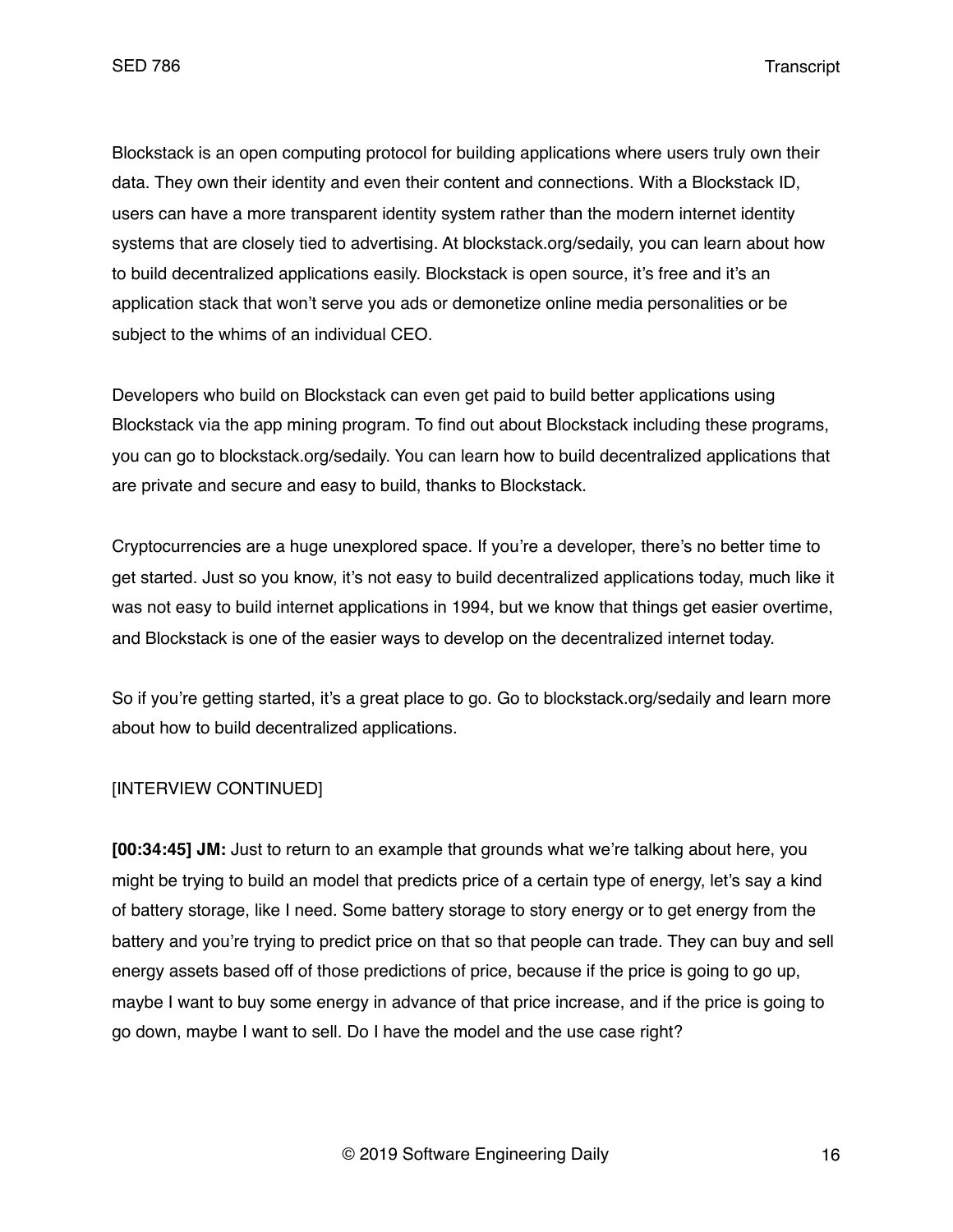**[00:35:26] CN:** Yes. Like I said, it's not only the point forecast that's of interest. There are some unique challenges and energy markets, namely the energy resources are becoming increasingly flexible and their shorter trading intervals, there's more intermittent resources on the grid, such as solar and wind that necessitate not just that point forecast, but a good understanding of where the distribution is. So we can develop strategies that hedge on potential price spikes or dips.

So the output of a model just to ground this would be a multi period ahead forecast. So if we're talking about a 5-minute interval, maybe you want to forecast 24 hours into the future, we're generating 288 points. Then not only are generating 288 points for a single point forecast, but we're also generating a forecast for each quantile. So what that represents is we have 280 lines that represent what's the most likely outcome that's kind of 50<sup>th</sup> percentile.

We also generate, say, 60% and 70%, all up to 99%. So we've got this distribution captured by all of these quantiles ranging from 1% to 99% and then we can develop change strategies that hedge against that whole range of scenarios.

**[00:36:44] JM:** Was it tricky to get these models trained in a way that avoided over-fitting, maybe over- fitting to certain section of time that you were sampling from? What was the process of training that first model and getting a sense of confidence that the model was not over-fitting or under-fitting?

**[00:37:02] CN:** So in time series forecast, it's very common to split your historical data into three datasets, a training dataset and then what chronologically follows would be a validation dataset, and then after that, a test dataset. So the training dataset represent the largest amount of samples that you're exposing to this [inaudible 00:37:22] training process. Then when you want to say optimize the design of your neural network, you may iterate over a few different architectures and then evaluate the accuracy of each architecture on this withheld validation dataset. Once you've arrived on what you believe to be the best model architecture, then you can finally test it on the third dataset.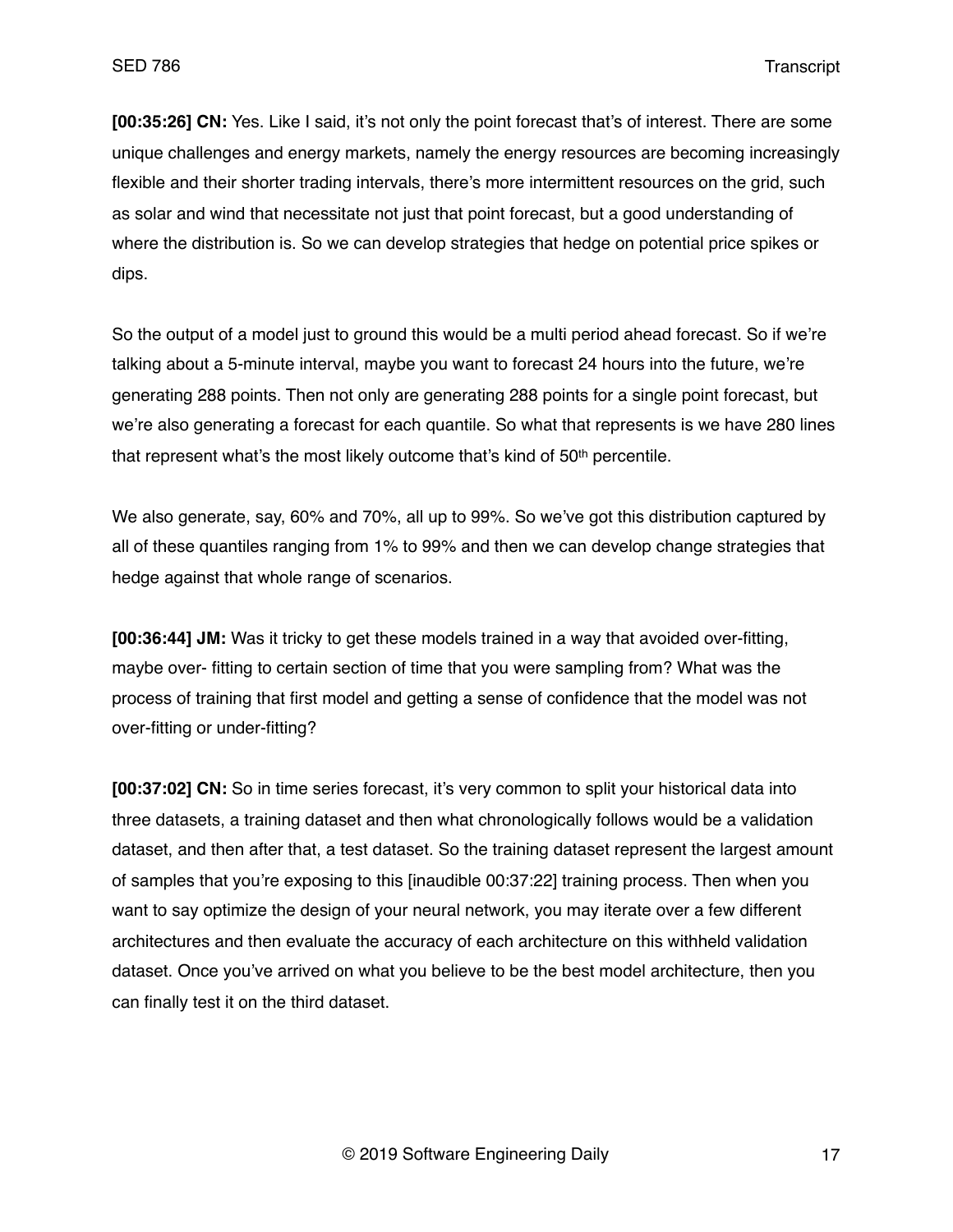So you're withholding data at each one of these stages. So you're fairly confident that by the time you've tested on your most recent test dataset, that should be the accuracy that you should expect moving forward once you deploy this in operations.

**[00:38:03] JM:** This is an application of deep learning, and I'd like to disambiguate what makes this use case deep. Can you describe the model in a little more detail that will illustrate why this falls under the rubric of deep learning?

**[00:38:19] CN:** Sure. So we have a number of different neural network architectures, but in each we've highly parameterized how the architecture is set up. So part of the hyper parameter tuning process is determining, for example, how many layers, how many stacks do you want to include from input to output. So one of our best performing networks can be characterized as the temporal convolutional neural network, and in a convolutional neural network, you tend to stack convolution and activation layers. So what we do is when we do the hyper parameter tuning of this neural network, we're finding the optimal number of layers such that we're neither under-fitting, nor over-fitting the training data.

**[00:39:02] JM:** What's the process of training – What was it called? Temporal –

**[00:39:07] JM:** That's right.

**[00:39:09] JM:** Temporal convolutional neural network. So we've done some shows about like the process of training image recognition neural nets, and there's the convolutional step where you're creating these different rotations over an image to understand the image kind of different angles, I guess, is a way of looking at it. You're rotating this metrics. So when you're doing a temporal convolutional neural network, is that like looking at different time windows?

**[00:39:41] CN:** Yeah. Sorry for the jargon. All that really means is – The only difference between image recognition and what we use it for in time series forecasting is that an image recognition, you're defining a two-dimensional kernel that you're sliding over the pixels of your image. You may define that kernel to be maybe 5 pixels by 5 pixels. Then the way corresponding to each one of those pixel values is consistent as you slid it across the image.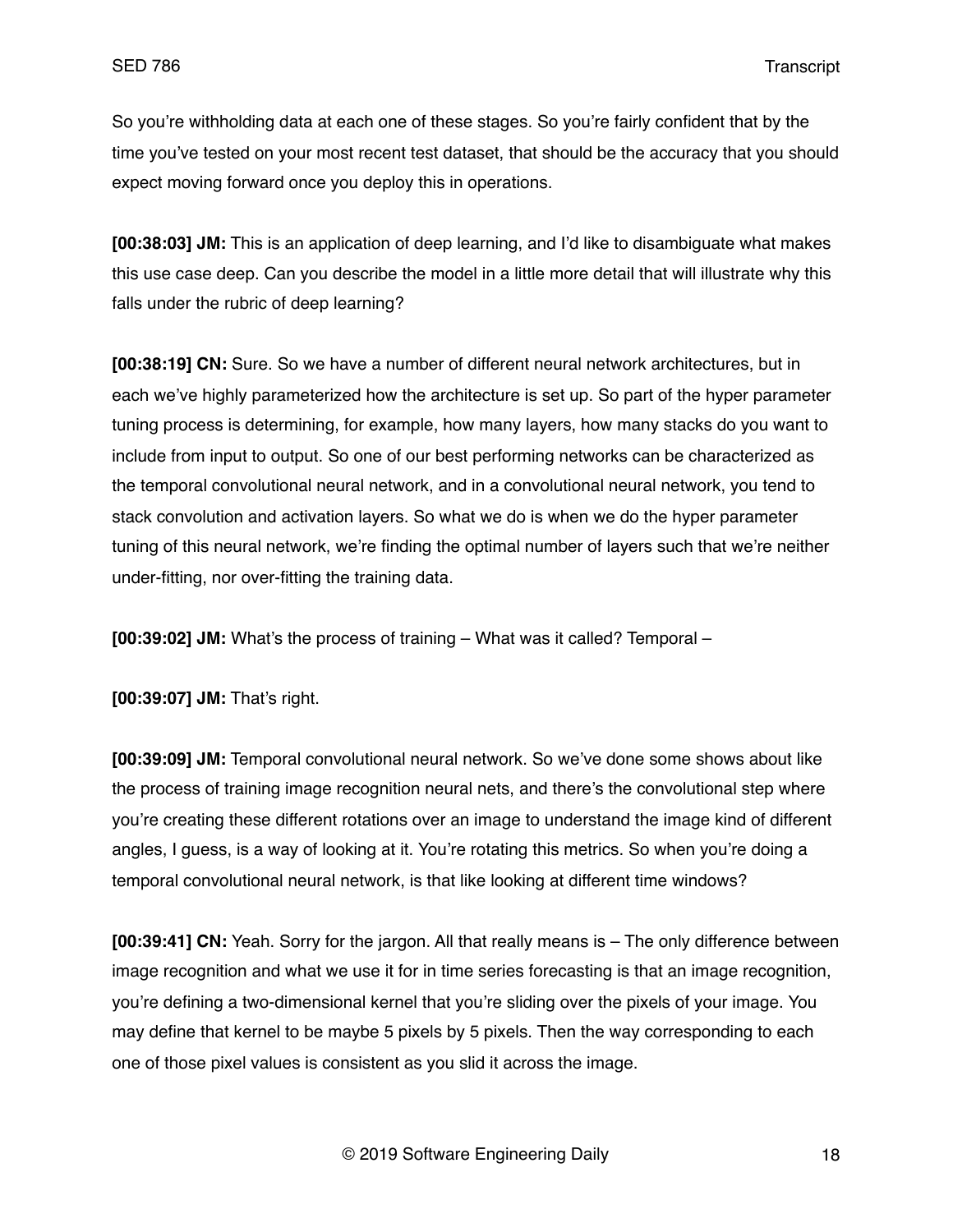In time series forecasting, the only difference is rather than being a two-dimensional kernel, you're talking about a one-dimensional kernel. What we're saying is that this is one of the mechanisms that prevents over-fitting to the training data is that because the weights have to be consistent within a layer, within a filter, that when you find the optimal ways, let's say, for example interconnector flow is an important feature at a given time, you should anticipate that same explanatory feature will be valuable the next interval. Does that make sense?

**[00:40:41] JM:** Okay. To a very limited degree for me, I mean, I've had a lot of trouble covering deep learning algorithms on this show. I think there are other podcasts that are actually much better at this than I am. I've just found that it's not a domain that I can explain well over a podcast, or maybe it's just because I don't understand it to be honest. But I do understand data infrastructure to some degree.

Are you using any streaming systems? Are you using Apache Spark or Flink? Are you using streaming systems for anything?

**[00:41:11] MD:** No. Not at this time.

**[00:41:12] JM:** So basically the UI, does it read directly from a Tensorflow model?

**[00:41:18] CN:** So we do have ETL processes that kickoff as new market data becomes available. Then our forecast are persisted in our Excel database. That data is then easily served by our API, which serves many of our applications internally.

**[00:41:33] JM:** Okay. So what's the interface like for a trader that is working with these model?

**[00:41:39] CN:** So I think the most important view for a trader is the resulting bid. So that is how much energy are we allocating at each price bend for the upcoming day. Typically looking at what you might imagine to be like an Excel table of prices and quantities, but they're also looking at forecast view. What is the probability of prices spiking above a particular threshold, as well as insuring that the price forecast are greater than their marginal cost to produce electricity.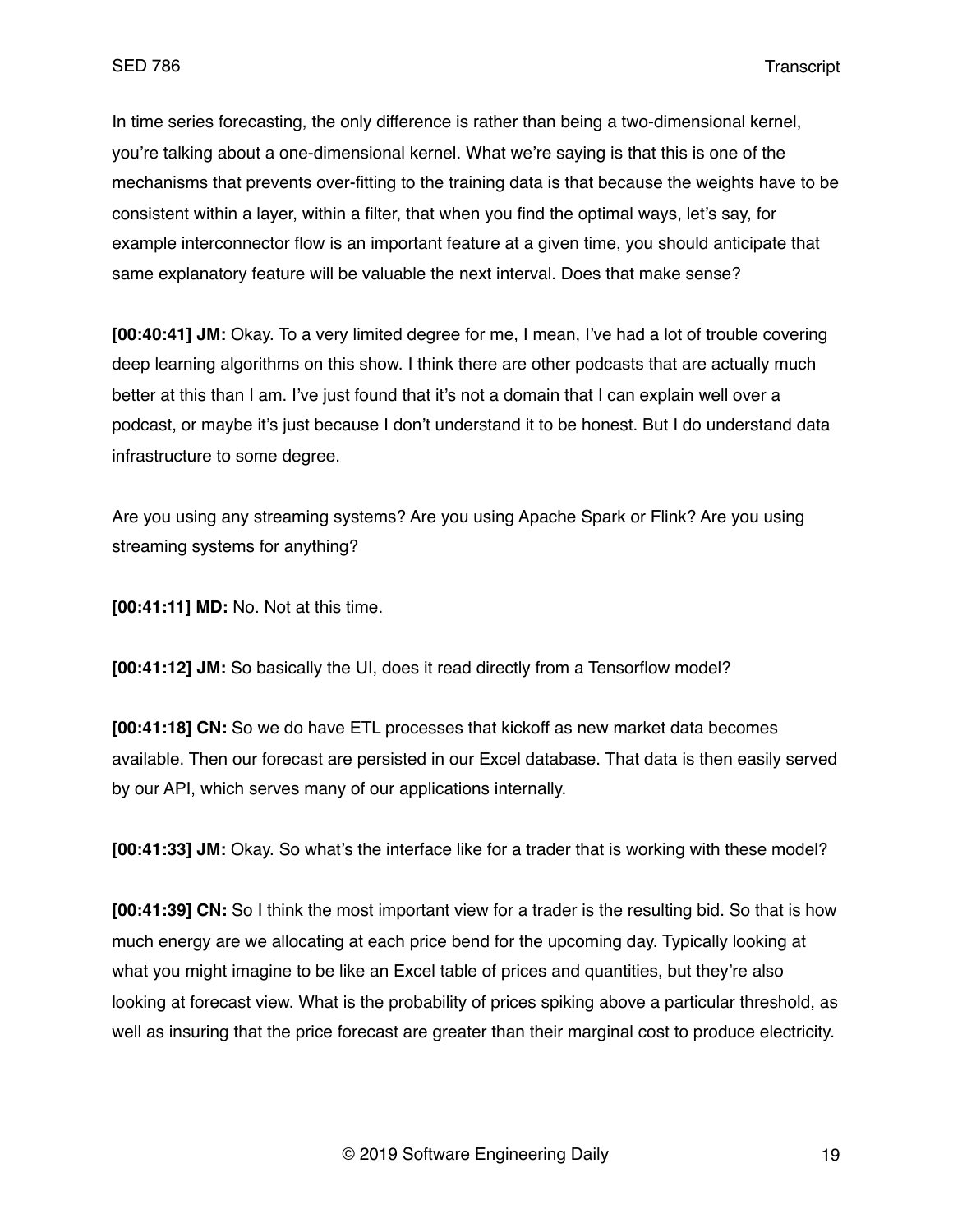**[00:42:12] JM:** Now what if you had a new dataset that you got your hands on and you wanted to integrate the new dataset into your models? How would you integrate a new dataset into an existing model?

**[00:42:24] CN:** So we typically wouldn't integrate it into an existing model, but we might kick off a new training job that – We do have a fairly accessible framework for defining named feature sets that the model can then access. So it would essentially building a new data stream, incorporating it in the data preprocessing step and then referencing it in the neural network construction.

**[00:42:48] JM:** And that's your process for testing out new datasets? I mean, there are so many datasets you could have available to you, and some of them are just going to add a necessary noise. They aren't going to really get you any mileage, but other things probably would be extremely valuable. What's your system for testing new datasets?

**[00:43:04] CN:** Yeah. I guess an additional point is that for each market that we operate in, the nature of the data that is available to us also varies. So we have a very rich dataset in Australia, because they make available most of their market data, including their own forecast for electricity prices. That's fairly uncommon in the United States. So it is important that we have robust test framework that allows data scientists internally to leverage existing architectures and deployment processes and quickly experiment on a new feature.

So what that might look like is a data scientist identifies feature in our feature store and then can quickly point to that feature as part of the data preprocessing step to include it in this aggregated dataset that we then feed to the model.

**[00:43:54] JM:** So are you saying there really is not that much data out there. There's not very many data sources that are at least publicly available that would be potentially useful for you?

**[00:44:03] CN:** It depends on the market, but we do have an experimentation framework that allows fairly rapid iterations. So the majority of the time is going to be in training the neural network and not so much the preprocessing of a new data stream. It's then fairly easy to say,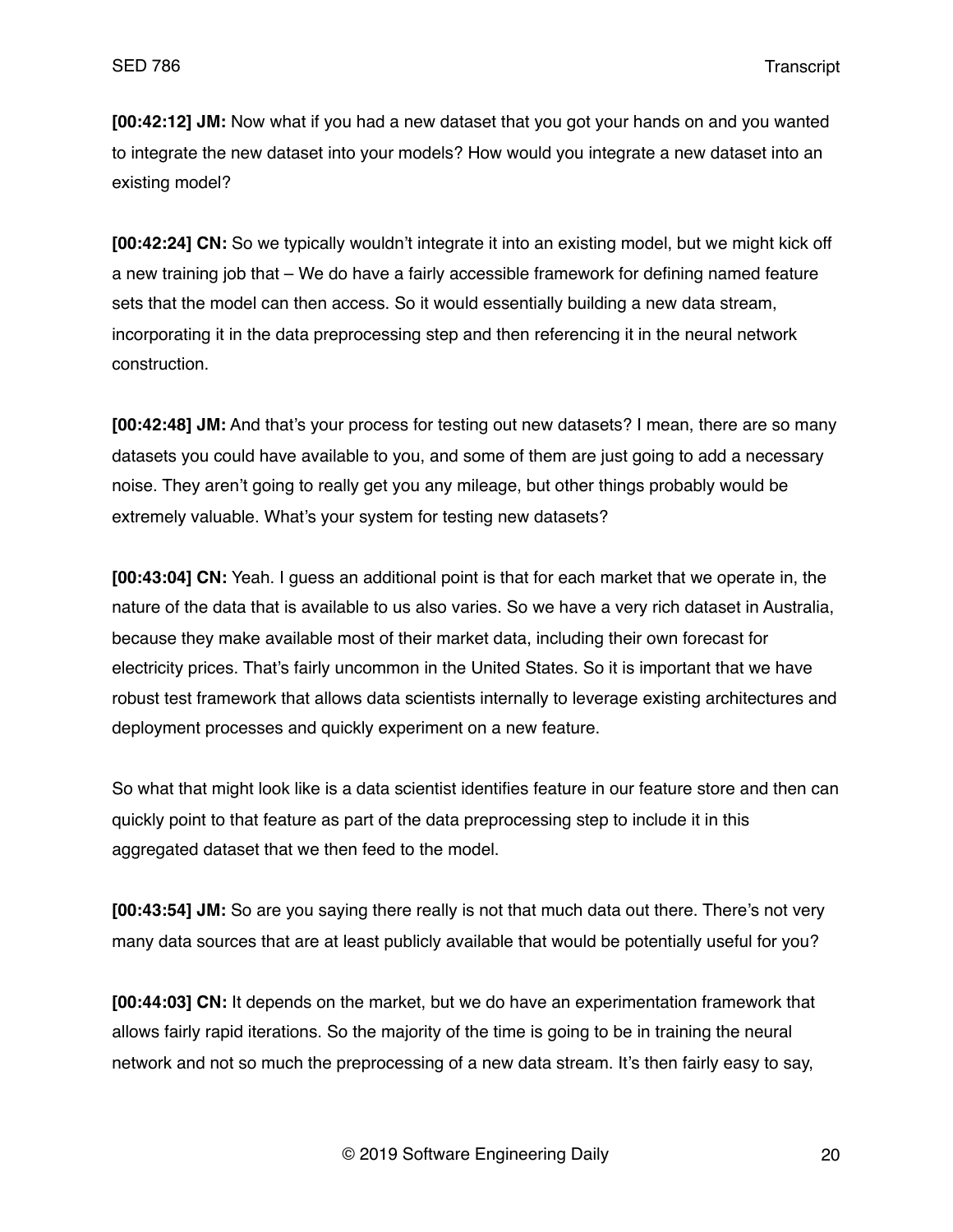"Okay. Based on the validation area that we calculate, did we see an improvement in accuracy? If not, we'll disregard that feature in future training."

**[00:44:28] JM:** Let's take a bit of a step back here and think about the broader energy market. I think you've alluded to the fact that the market for renewables has changed the world of energy trading. Can you just give a little bit more context for what's going on in the broader market and how that's impacting what you're building at AMS?

**[00:44:51] CN:** Absolutely. So in California particularly, and this is true in other parts of the markets in the world as well, the amount of intermittent penetration has dramatically changed the supply stack, and this has shifted where energy and when energy is needed. So we commonly refer to the duck curve in California, the resulting curve. You can imagine peak consumption prior to solar energies, solar generations penetration as having – A peak occurring in the afternoon. Not that there's so much solar on the grid. Actual peak consumption tends to occur at 2 points when the sun is first coming up and when it's coming down.

So in the middle of the afternoon when solar generation is it at its highest, the grid actually has surplus energy sometimes. So what we're finding is that there's an increased need for energy storage to balance out both over-generation and under-generation to get a more consistent load throughout the day.

**[00:45:50] JM:** Does this have any meaningful impact on climate change, like reducing energy usage such that climate change will be improved?

**[00:45:59] MD:** We sure hope so. I mean, I guess I think that's what every environmentalist is hoping that renewable energy sources will help that. Only time will tell though.

**[00:46:09] CN:** Energy storage is synergistic with green energy in generation as well. So it makes the generation storage projects more economical when you have the ability to store, say, peak spikes in wind generation as well as over generation by solar.

**[00:46:27] JM:** Tell me a little bit about the business. When you're trying to find a new customer for AMS or convince a new customer, describe your go-to-market strategy.

© 2019 Software Engineering Daily 21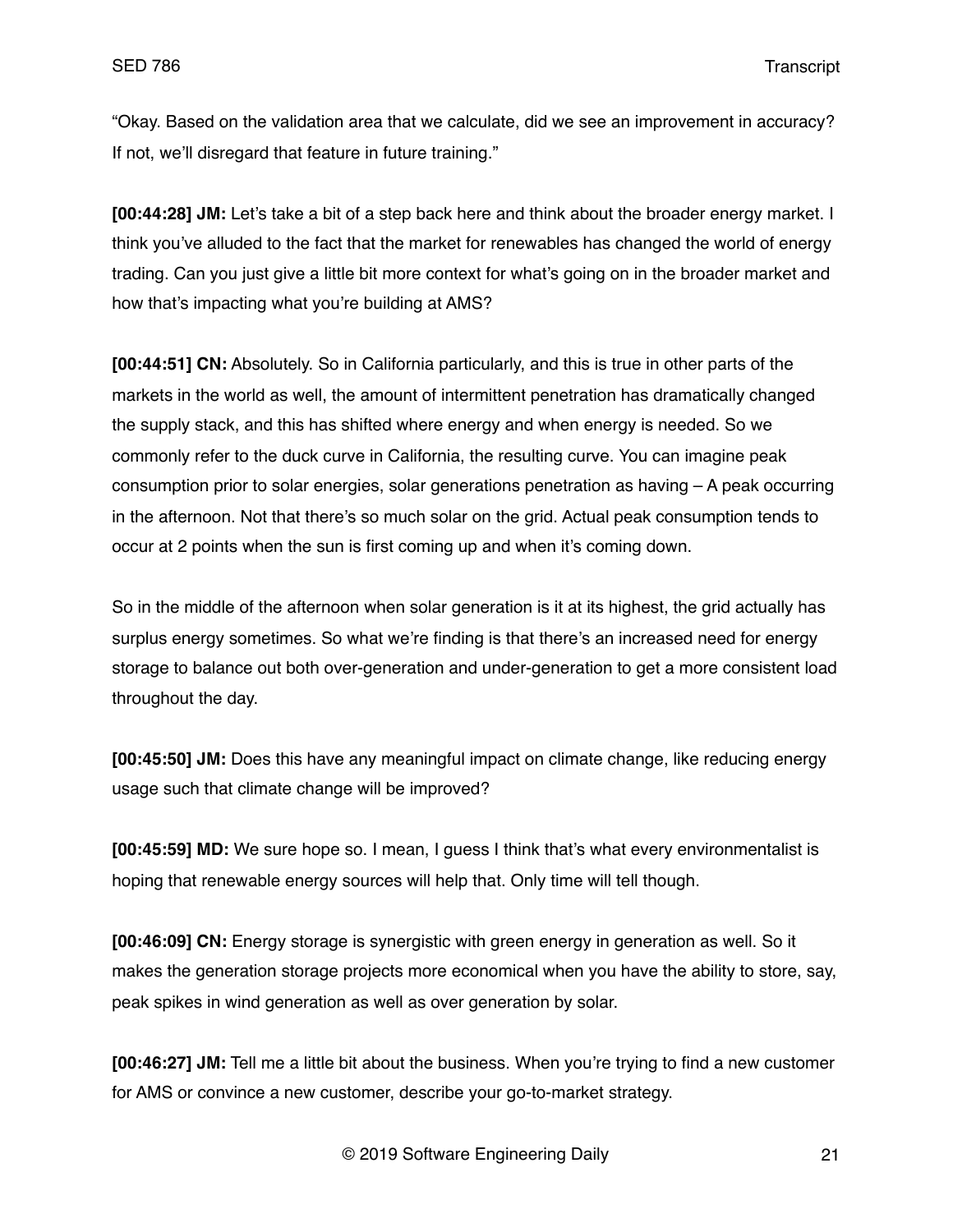**[00:46:37] MD:** On the energy trading side, we look for customers with various energy assets that can pretty much benefit from better price [inaudible 00:46:47], and that's pretty much everyone. With that, we offer – It's pretty simple pricing model where there is a standard licensing fee and there's also performance incentive for us if we perform above a certain level.

So it's almost a win-win for the customer where you have this asset, I'm using some more archaic ways of predicting prices and spreadsheets and doing some complex populations that I have to do manually. If I can get a software application to do that for me and get better bids on, make more money, why wouldn't I do so?

The recurring fee is fairly low. We actually make a lot of money off of performance incentives above [inaudible 00:47:28]. So it just shows that we're confident that our forecasting and optimization are pretty good.

**[00:47:34] JM:** Can you use the platform to make your own trades?

**[00:47:38] CN:** No, we can't and we don't. We actually don't want to. In some cases, we think if we do, then it becomes a conflict of interest of what we're providing to our customers.

**[00:47:48] JM:** Yeah. Is that consistent across the industry? Like companies that make software for traders. They can't also use it to trade themselves?

**[00:47:58] MD:** That's a good question. Do you know, Corey?

**[00:47:59] CN:** I believe that's a least valid in the financial industry.

**[00:48:03] JM:** Well, let's talk a little bit about the future. What are you working on at AMS right now? What are the projections for how the software infrastructure is going to change in the near future?

**[00:48:11] CN:** We're really just focused on the resiliency of our platform. These are markets that operate 24 hours a day. So ensuring uptime for our customers is critical. In the algorithmic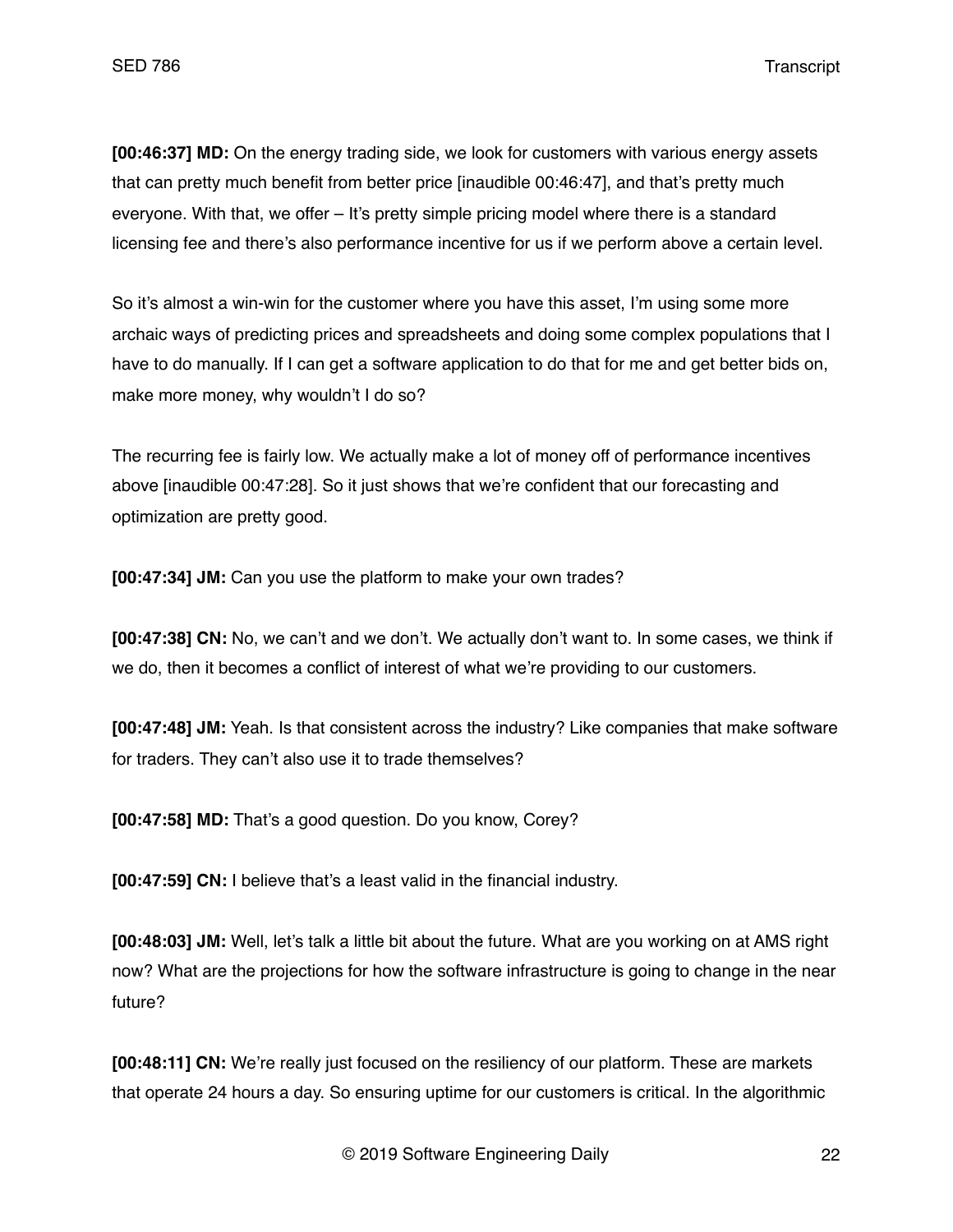front, we're starting to look into new techniques for agent-based learning. So a typical workflow might include or a process flow might include forecasting and then an optimization, a stochastic optimization that takes into account market volatility. I think what's really interesting in an avenue that we're currently pursuing is in reinforcement learning, so teaching an agent to respond to a stochastic environment and choose a set of actions that maximize expected revenue for that asset owner.

**[00:48:51] JM:** Very cool. Minh, anything you want to add?

**[00:48:52] MD:** In addition to that, we're also expanding our trading platform to additional markets. We're working on Australia and California right now, and then we have U.K. roadmap for later this year. We're also heavily looking into which other markets should we get into next.

**[00:49:09] JM:** Okay, guys. Well, thank you for coming on Software Engineering Daily. It's been great talking to you.

**[00:49:12] MD:** Thank you, Jeff.

**[00:49:13] CN:** Thanks, Jeff.

## [END OF INTERVIEW]

**[00:49:17] JM:** GoCD is a continuous delivery tool created by ThoughtWorks. It's open source and free to use, and GoCD has all the features you need for continuous delivery. Model your deployment pipelines without installing any plug-ins. Use the value stream map to visualize your end-to-end workflow, and if you use Kubernetes, GoCD is a natural fit to add continuous delivery to your project.

With GoCD running on Kubernetes, you define your build workflow and let GoCD provision and scale your infrastructure on-the-fly. GoCD agents use Kubernetes to scale as needed. Check out gocd.org/sedaily and learn about how you can get started. GoCD was built with the learnings of the ThoughtWorks engineering team who have talked about building the product in previous episodes of Software Engineering Daily, and it's great to see the continued progress on